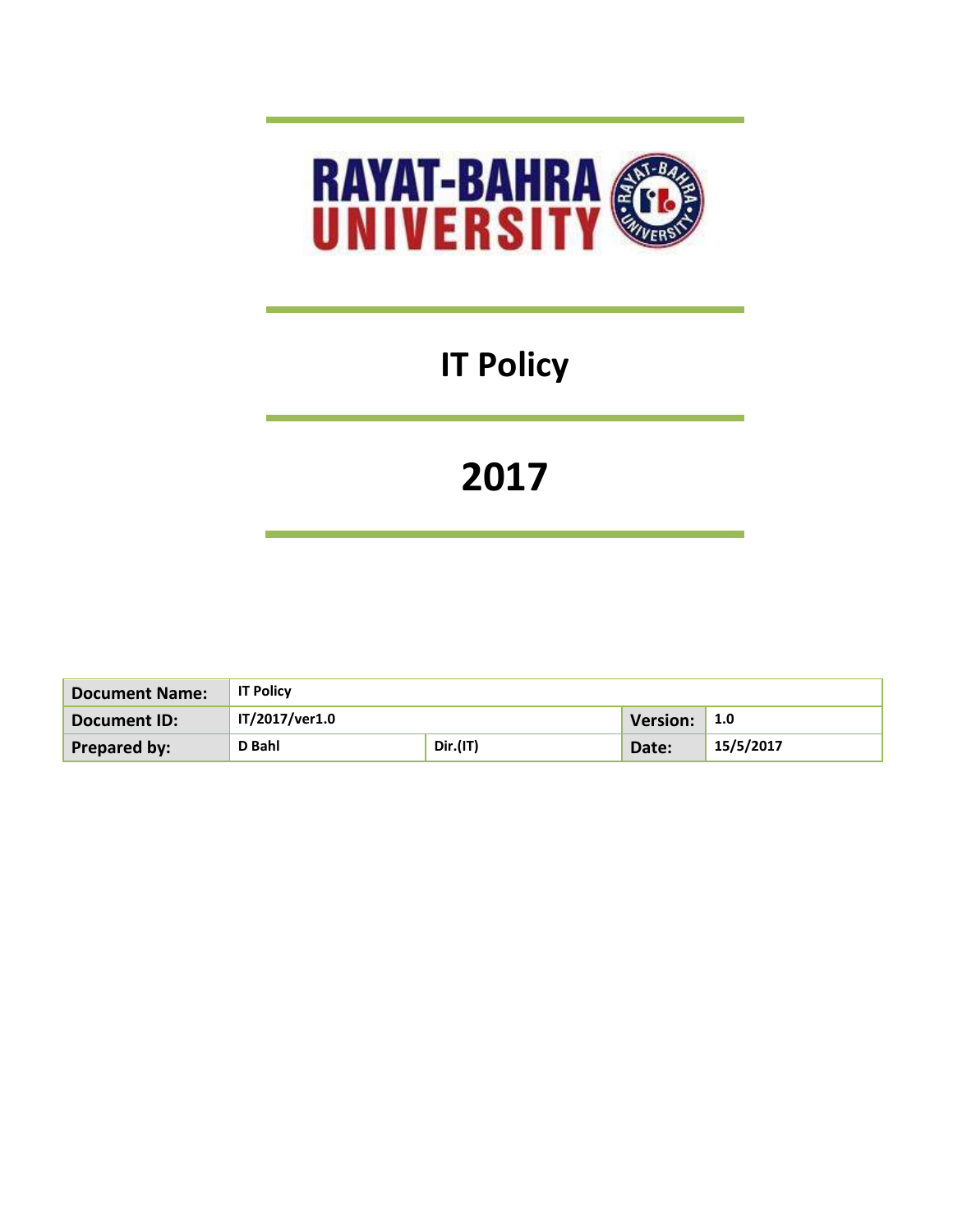# 1. **Preface**

- **1.1.** Information security is a process by which an organization protects and secures information, systems, media and facilities that process and maintain information vital to its operations. Any unauthorized as well as accidental misuse of information or information system may result in financial loss, business loss, damaged reputation, improper disclosure, lawsuits and non-compliance with the regulatory provisions etc. Owing to the growth in the use of IT and IT based applications in day-to-day operations of the Group, the need for putting in place security controls has been felt.
- **1.2.** This IT security Handbook and Manual consists of security policies and guidelines and security organization structure for Management of risk through prudent business practices and use of appropriate security mechanism.
- **1.3.** This Manual describes the Information Security Mechanism of Rayat Bahra Group (Organization). It is designed to ensure that all requirements relating to Information Security are recognized and consistent and uniform implementation of security control measures is maintained.

#### 2. **Purpose**

- **2.1.** The purpose of this policy is to outline rules concerning sensitivity of Information & the acceptable use of computer equipment in the Organization. These rules are in place to protect the employee and students of the Organization. Inappropriate use exposes the Group to risks including virus attacks, compromise of network systems and services, and legal issues.
- **2.2.** To protect and safeguard all critical information and information processing assets in order to ensure provision of services and business continuity. This includes (but not limited to) electronic/ print information etc on servers, workstations, laptops, networking and communication devices, CDs, removable drives and information printed or written on paper or transmitted by facsimile or any other medium.

### 3. **Applicability**

- **3.1.** This policy manual applies to all employees & students of the Group and third parties engaged by Group, including, but not limited to, consultants, contractors, vendors and third parties (Security staff, housekeeping, Office attendants etc.)
- **3.2.** This policy applies to all equipment that is owned or leased by Organization.

### 4. **Enforcement**

Any employee, student found to have violated the policy may be subject to disciplinary action.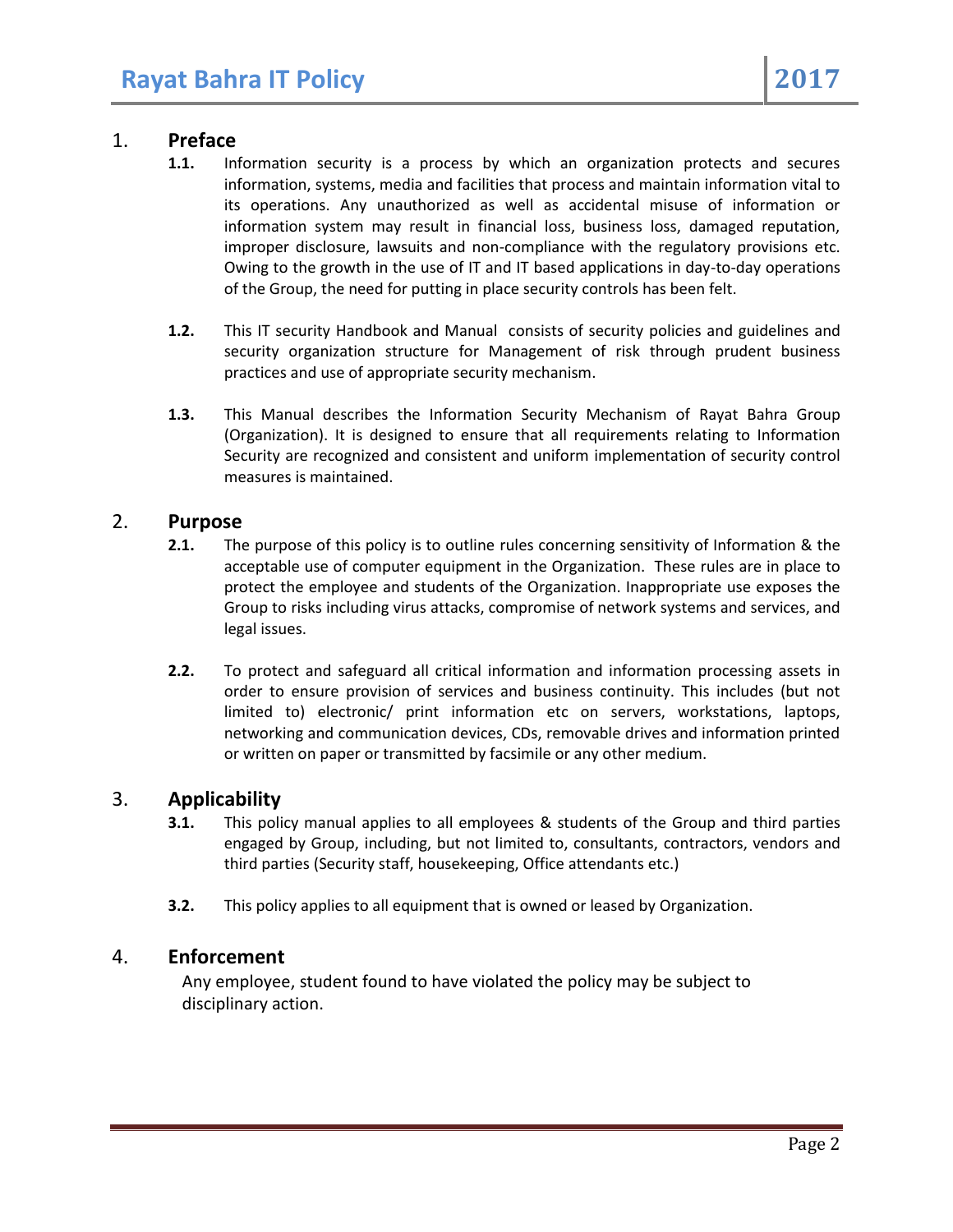# 5. **IT Policy**

## **5.1. Acceptable Use Policy** (**Annexure I)**

Defines how users may use IT computer resources.

### **5.2. Password Policy (Annexure II)**

This policy Defines minimum and maximum length of passwords, password complexity, how often it must be changed. It also defines how many bad login attempts over what specific amount of time will cause an account to be locked.

### **5.3.** I**nternet Connection Policy (Annexure III)**

This Policy specifies how users are allowed to connect to the internet and provides for IT department approval of all connections to the internet. Requires all connections to be approved by the IT department and what is typically required for approval such as the operation of a firewall to protect the connection. Also defines how the network will be protected to prevent users from going to malicious web sites. Defines whether user activity on the network will be logged and to what extent. Specifies what system will be used to prevent unauthorized viewing of sites and what system will log internet usage activity.

### **5.4. Anti-virus and Malware Policy** (**Annexure IV)**

This policy defines anti-virus policy on every computer including how often a virus scan is done, how often updates are done. Defines what programs will be used to detect, prevent, and remove malware programs. It also defines what types of files attachments are blocked at the mail server. It also specify how files can enter the trusted network and how t hese files will be checked for hostile or unwanted content. For example it may specify that files sent to the enterprise from outside the trusted network be scanned for viruses by a specific program.

# **5.5. Asset control policy** (**Annexure V)**

Defines how assets such as computers are tracked. This policy will allow the locations and users of all assets to be tracked. This policy will define a property move procedure. This policy will define what must be done when a piece of property is moved from one building to another or one location to another. It will define who signs off on the movement of the property. This will allow the database to be updated so the location of all computer equipment is known. This policy will help network administrators protect the network since they will know what user and computer is at what station in the case of a worm infecting the network. This policy must also cover the fact that data on the computer being moved between secure facilities may be sensitive and must be encrypted during the move.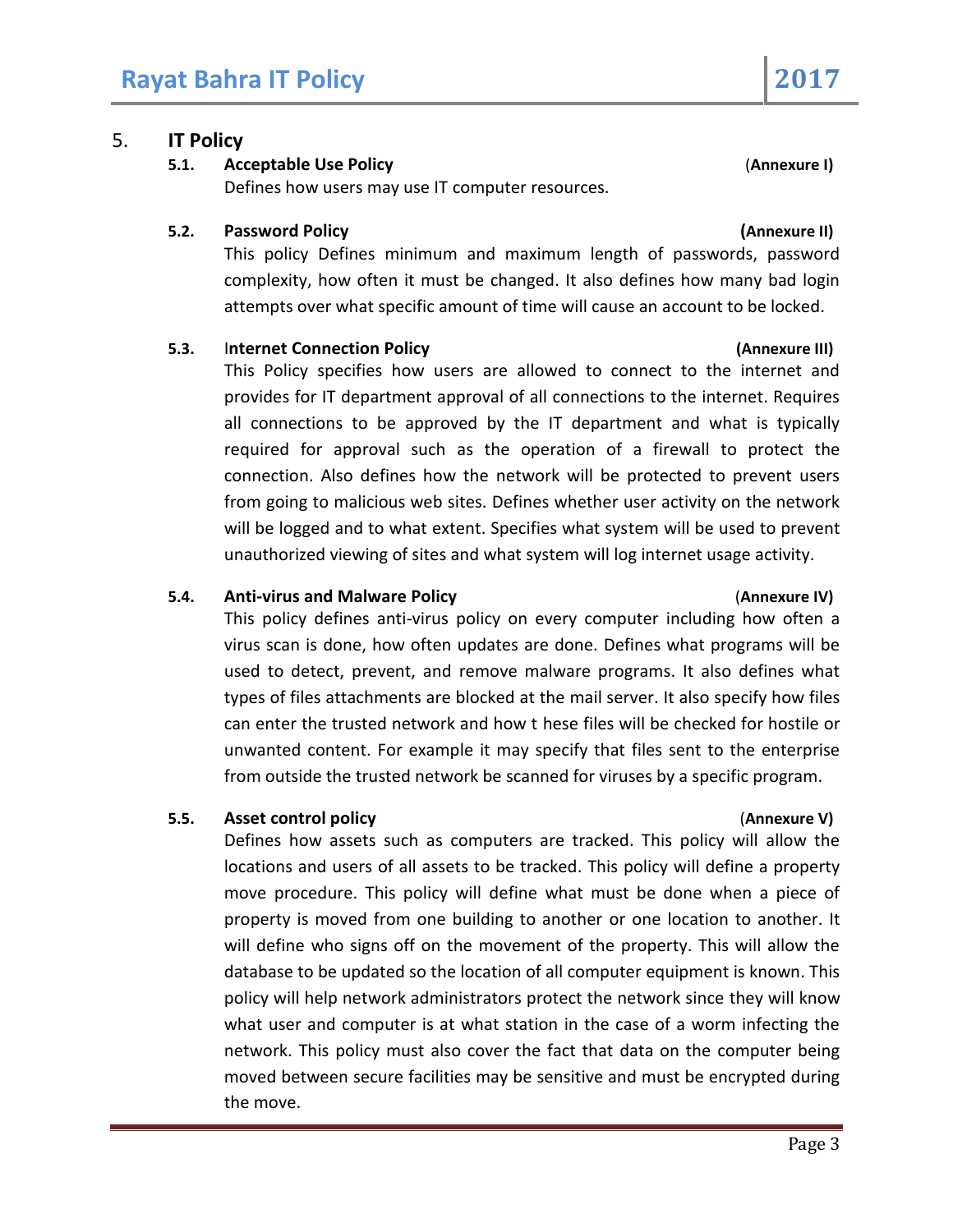### **5.6. Email & Communication Policy** (**Annexure VI)**

The purpose of this policy is to ensure the proper use of Group's email system and make users aware of what Group deems as acceptable and unacceptable use of its email system.

### **5.7. Backup Policy** (**Annexure VII)**

This policy is designed to protect data in the organization to be sure it is not lost and can be recovered in the event of an equipment failure, intentional destruction of data, or disaster.

### **5.8. Information Sensitivity Policy (Annexure VIII)**

The Information Sensitivity Policy is intended to help employees determine what information can be disclosed to non-employees, as well as the relative sensitivity of information that should not be disclosed outside of Group without proper authorization.

### **5.9. Removable Media Policy (Annexure IX)**

The policy establishes the principles and working practices that are to be adopted by all users in order for data to be safely stored and transferred on removable media.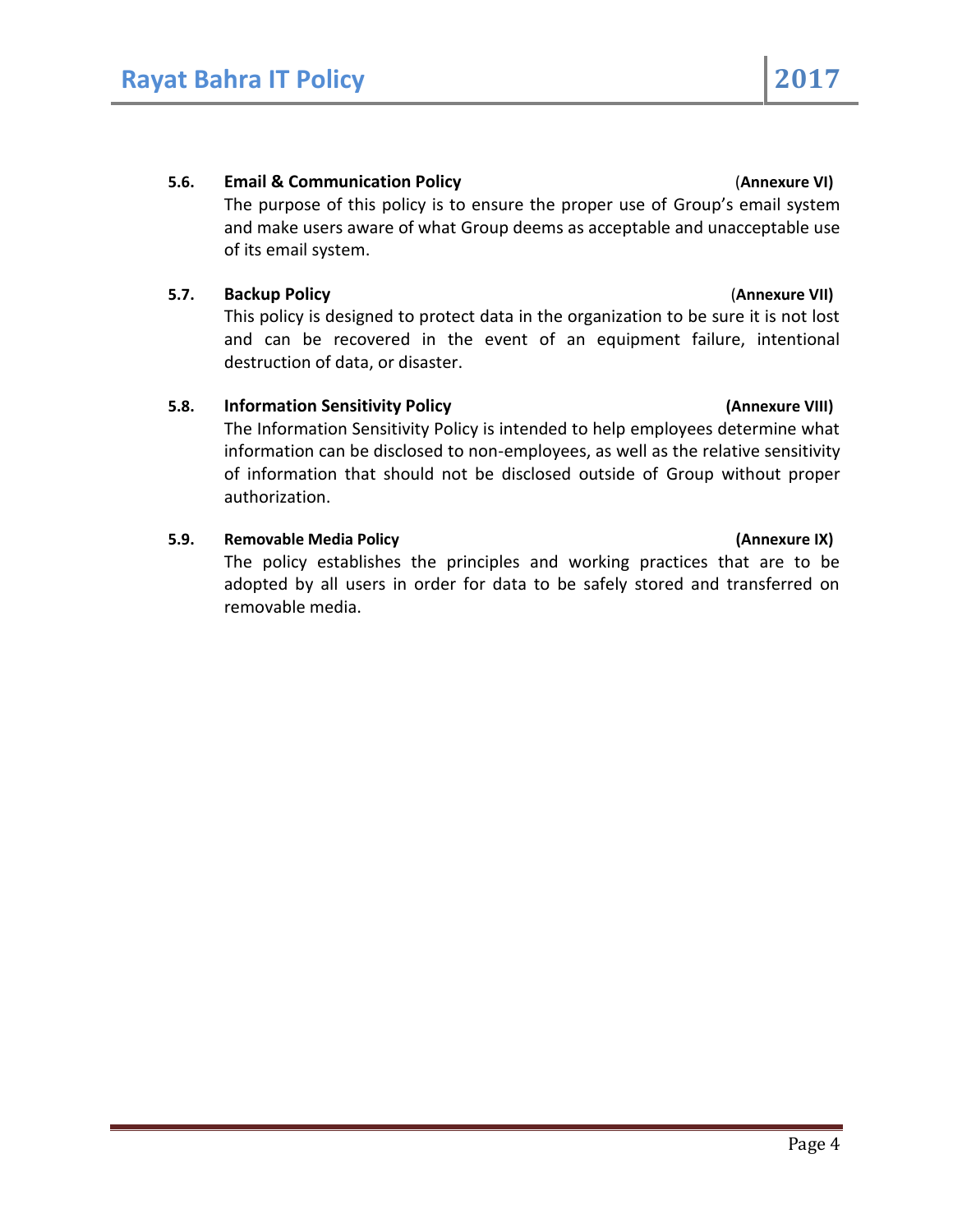# 6. **Security Organization**

#### **6.1. Security Committee**

The Security Committee is the highest body for Information Security in the organization. The composition of Committee is as under:

- 1. Group Chairman
- 2. VC/Campus Director or their Nominee
- 3. Director IT (CIO)

Other members may be co-opted as required. Security Committee shall be responsible for:

- 1. Periodic Review of security environment and controls.
- 2. Developing and maintaining Business Continuity Plan.
- 3. Review and approval of Risk Assessment
- 4. Approve major initiatives to enhance information security.

#### **6.2. Organization Security Setup**

The Security set shall be composed of

- a) Director (IT)
- b) Registrar / Campus Administrative Officer
- c) Campus IT Administrator
- d) Campus IT Technicians
	- a. Networking Technicians
	- b. Hardware Engineers

#### **6.3. Responsibilities**

#### **6.4. Responsibility of Director(IT)**

- 6.4.1. Will be the Security Committees representative for information security and will ensure implementation of the information security policy and procedures on its behalf.
- 6.4.2. Briefing the Selection Committee on current threats and recommended safeguards.
- 6.4.3. Reporting to the management forum on the progress within the framework, incidents, security status, and current threats.
- 6.4.4. Ensure appropriate handling of all security incidents and initiate/recommend suitable corrective and preventive measures.
- 6.4.5. Will be the Member Secretary of the Security Committee and will organize meetings of the Committee with Chairman's approval.
- 6.4.6. Will derive assistance from Registrar/Campus Administrative Officer designated Security & IT Engineers for implementing agreed security measures

#### **6.5. Responsibility of Registrar/Campus Administrative Officer**

6.5.1. Ensure employees & Students are aware of their rights and duties with respect to use of organizations computing resources and networks. The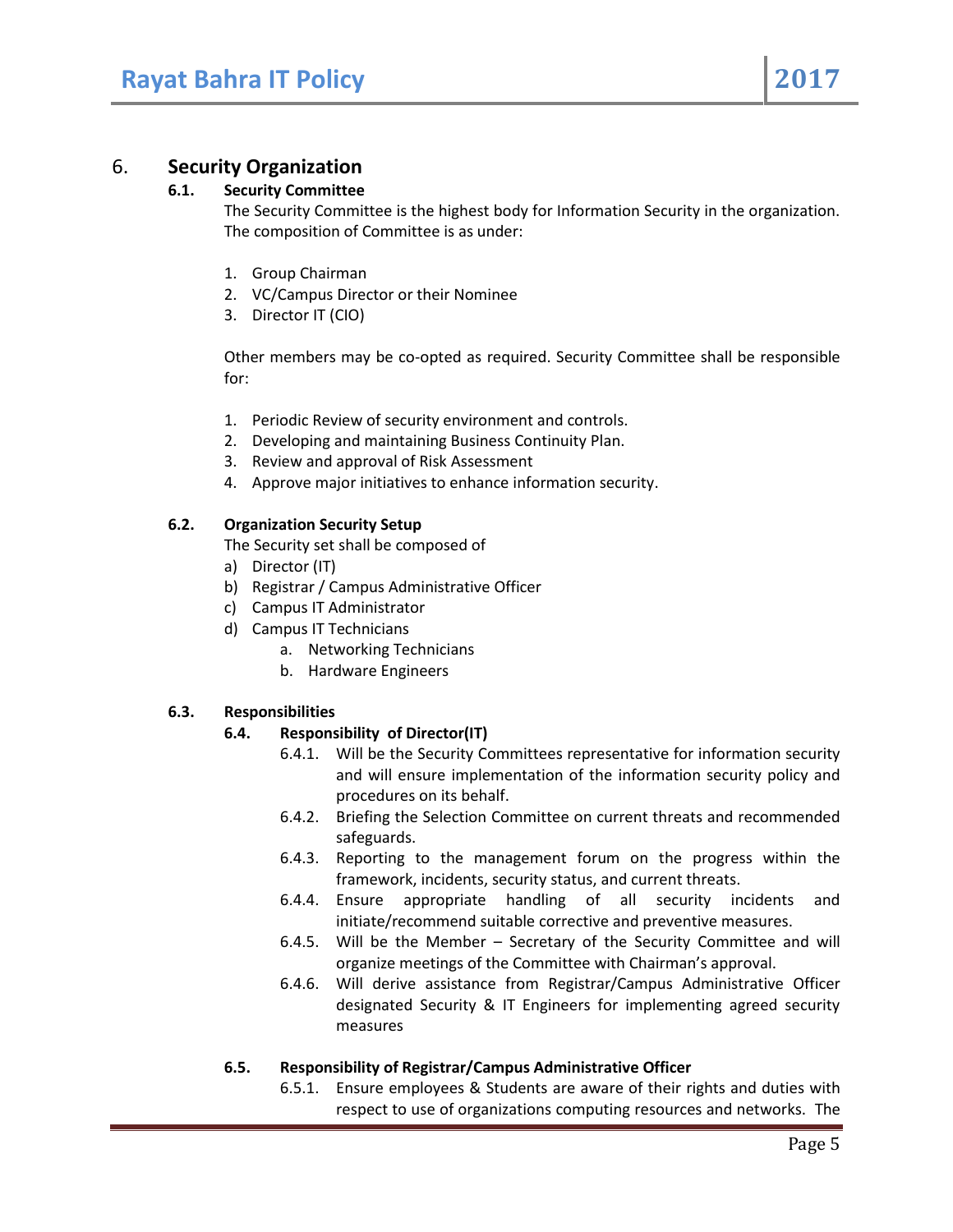computing resources are the property of the organization and to be used for business purposes only.

- 6.5.2. Create Sensitivity Guidelines in Human Resource Manual as per sensitivity Policy for Classification of Information into Group Public & Group Confidential, Create rules for distribution/disposal/assess of the information and make employees aware of the same.
- 6.5.3. Create & Finalize rules regarding entitlement of mobile computing equipment (Laptops, Palmtops etc).
- 6.5.4. Create a culture that promotes compliance, encourages employees to raise their security questions and concerns, and prohibits retribution.

#### **6.6. Responsibility of Campus IT Administrator**

- 6.6.1. Administer AD, Domain Controller
- 6.6.2. Administer & Monitors UTM and implements all security policies
- 6.6.3. Administer Employees of all Categories and implements the Internet related policies applicable on them
- 6.6.4. Receipt of Internet Access Request Forms, file the same
- 6.6.5. Create , Edit and delete Users
- 6.6.6. Maintain Mantis / comparable Software for complaint logging
- 6.6.7. Ensure appropriate handling of all security incidents at the designated site and initiate suitable corrective and preventive measures.
- 6.6.8. Ensure compliance with Intellectual Property Rights (IPR) so that no unlicensed software is used within their location.
- 6.6.9. Compile Summary of IT Technicians Action Taken Report
- 6.6.10. Compile Incidents of Security Threats, Data pilferage & Theft and other security issues
- 6.6.11. Action Taken report to be prepared and sent to Director(IT)/ Concerned Dean/Registrar/Campus Administrative Officer on a weekly basis.

#### **6.7. Responsibilities of Campus IT Technicians**

- 6.7.1. Report to Campus IT Administrator
- 6.7.2. Closing of Complaints forwarded to them by Campus IT Administrator
- 6.7.3. Report on weekly basis to Campus IT Administrator, No of complaints received, attended, resolved and pending. Complaints relate to networking, Hardware, software.

#### **6.8. Employees Responsibilities**

All employees are expected to follow the general guidelines below to ensure information security for the organization:

- 6.8.1. Comply with the security policy and
- 6.8.2. Ensure that any user-id, password or any other device issued for accessing Group resources remains confidential and under the employee's control.
- 6.8.3. Access only the specific information required for doing the job.
- 6.8.4. Limit or restrict use of the internet, email as per entitlement.
- 6.8.5. Take precautions for any comments made publicly or sent electronically.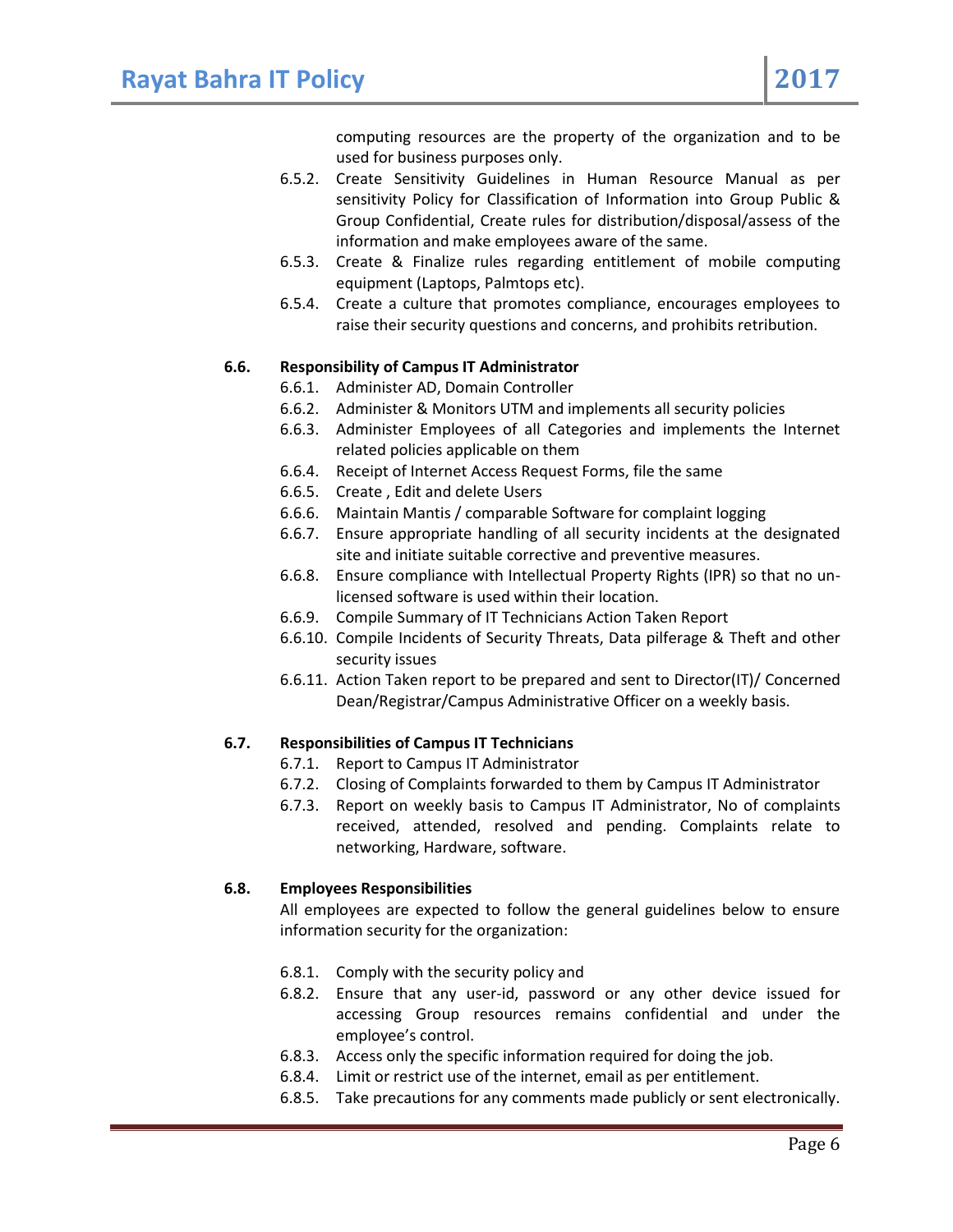- 6.8.6. Comply with software license agreements when using copyrighted software.
- 6.8.7. Promptly report any concerns about security exposures or possible violations of policy/ procedures.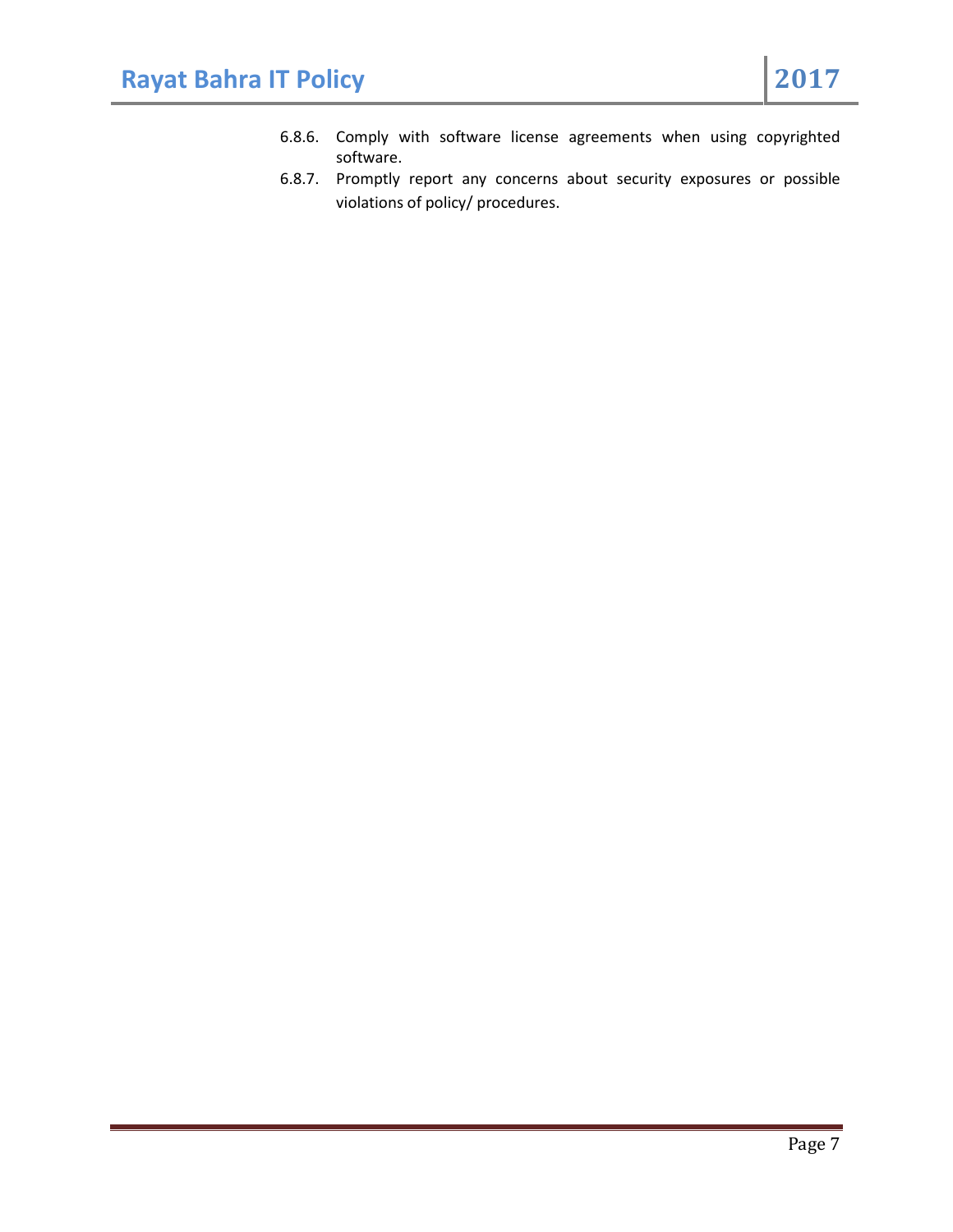**(Annexure I)**

# **Acceptable Use Policy**

### **1. Overview**

Effective security is a team effort involving the participation and support of every Group employee who deals with information and/or information systems. It is the responsibility of every computer user/lab technician to know these guidelines, and to conduct their activities accordingly.

### **2. Purpose**

The purpose of this policy is to outline the acceptable use of computer equipment at Group. These rules are in place to protect the employee and Group. Inappropriate use exposes Group to risks including virus attacks, compromise of network systems and services, and legal issues.

#### **3. Scope**

This policy applies to all equipment that is owned or leased by Group.

#### **4. Policy**

#### **4.1. Creation of Active Directory and Domain**

4.1.1. Campus IT department to maintain server with Active Directory, DHCP and DNS role. All systems used by employees should be connected to Domain. Every system shall have a Admin Password which shall be maintained by Respective IT Department of the Campus.

#### **4.2. General Use and Ownership**

- 4.2.1. While it is the intention of Group to provide a reasonable level of privacy, users should be aware that the data they create on the systems remains the property of Group.
- 4.2.2. Because of the need to protect Group network, management cannot guarantee the confidentiality of personal information stored on any device belonging to Group.
- 4.2.3. Employees are responsible for exercising good judgment regarding the reasonableness of personal use. In there is any uncertainty, employees should consult their IT Department
- 4.2.4. For security and network maintenance purposes, authorized IT Staff within Group may monitor equipment, systems, emails, files and network traffic at any time.
- 4.2.5. Group reserves the right to audit systems on a periodic basis to ensure compliance with this policy.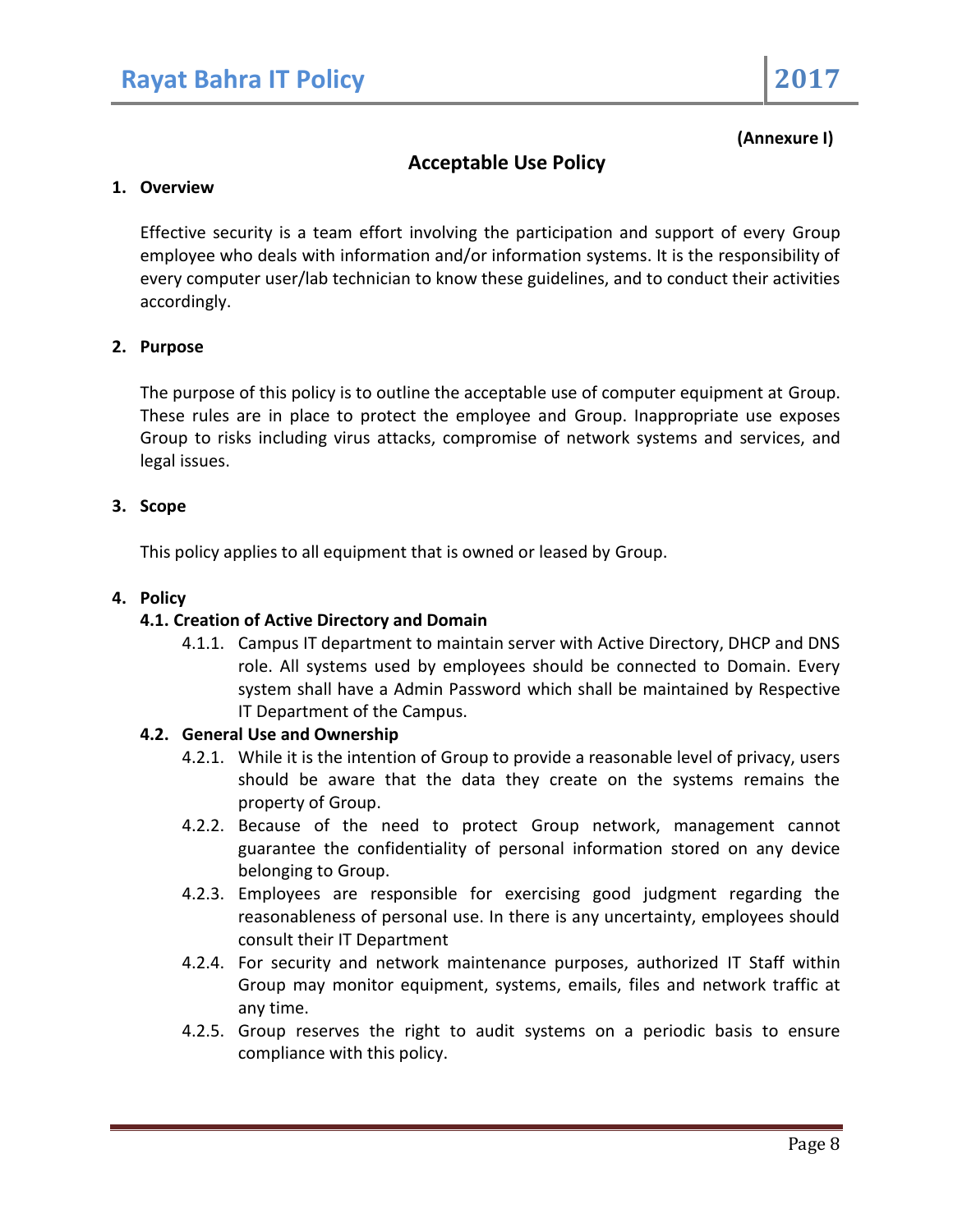### **4.3. Security and Proprietary Information**

- 4.3.1. Keep passwords secure and do not share accounts. Authorized users are responsible for the security of their passwords and accounts.
- 4.3.2. Because information contained on portable computers is especially vulnerable, special care should be exercised while handling Laptops.
- **4.3.3. Postings by employees from a Group email address to newsgroups should contain a disclaimer stating that the opinions expressed are strictly their own and not necessarily those of Group, unless posting is in the course of duties.**
- 4.3.4. All hosts used by the employee that are connected to the Group Internet/Intranet, whether owned by the employee or Group, shall be continually executing approved virus-scanning.
- 4.3.5. Employees must use extreme caution when opening e-mail attachments received from unknown senders, which may contain viruses, e-mail bombs, or Trojan horse code.

### **4.4. Unacceptable Use**

Under no circumstances is an employee of Group authorized to engage in any activity that is illegal under local, state, central or international law while utilizing –Group owned resources.

The lists below are by no means exhaustive, but attempt to provide a framework for activities which fall into the category of unacceptable use.

### **4.4.1. System and Network Activities**

The following activities are strictly prohibited, with no exceptions:

- 1. Violations of the rights of any person or Company protected by copyright, trade secret, patent or other intellectual property, or similar laws or regulations, including, but not limited to, the installation or distribution of "pirated" or other software products that are not appropriately licensed for use by Group.
- 2. Unauthorized copying of copyrighted material and the installation of any copyrighted software for which Group or the end user does not have an active license is strictly prohibited.
- 3. Introduction of malicious programs into the network or server (e.g., viruses, worms, Trojan horses, e-mail bombs, etc.).
- 4. Revealing your account password to others or allowing use of your account by others. This includes family and other household.
- 5. Using a Group computing asset to actively engage in procuring or transmitting material that is in violation of sexual harassment or hostile workplace laws in the user's local jurisdiction.
- 6. Making fraudulent originating from any Group account.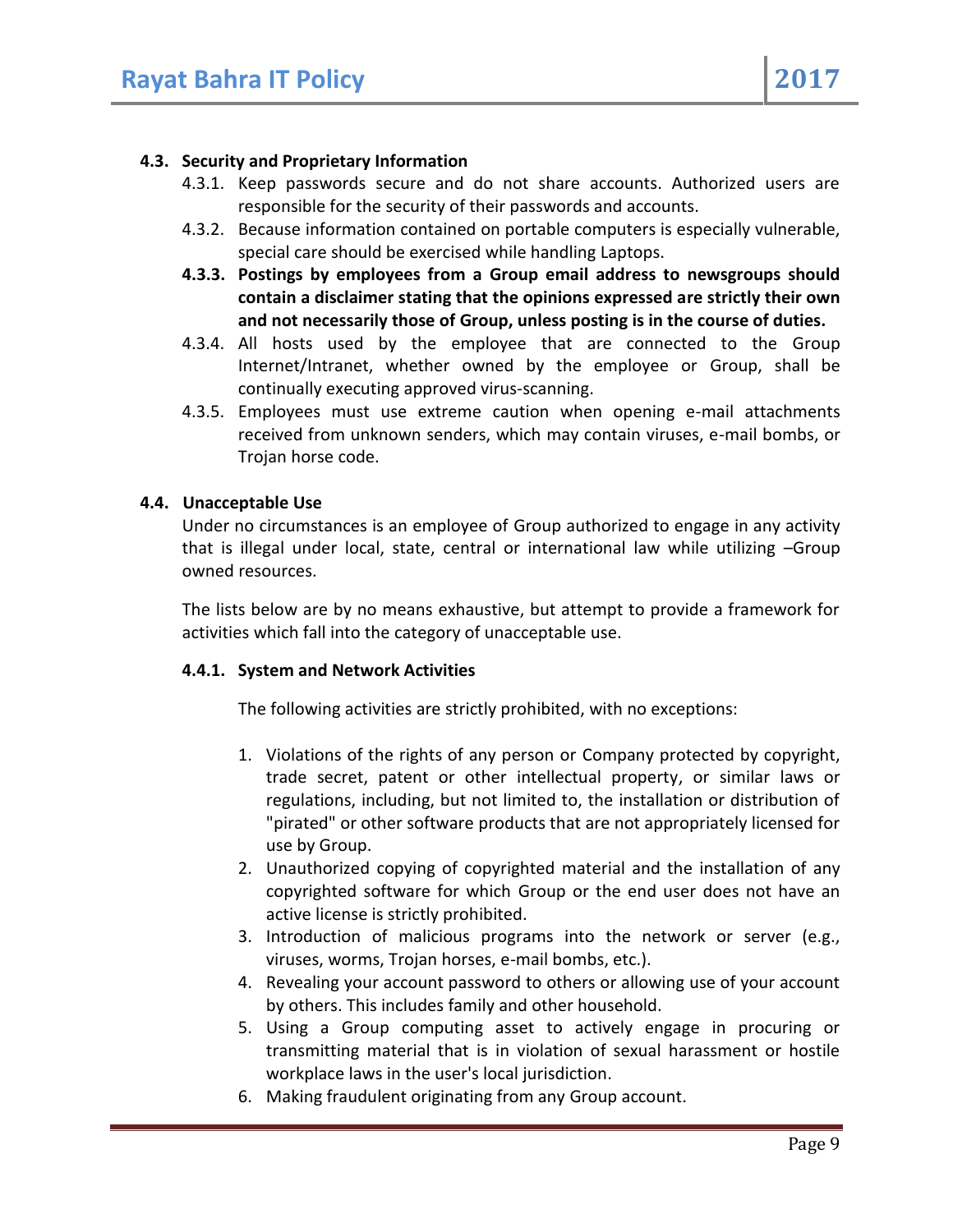- 7. Effecting security breaches or disruptions of network communication. Security breaches include, but are not limited to, accessing data of which the employee is not an intended recipient or logging into a server or account that the employee is not expressly authorized to access, unless these duties are within the scope of regular duties. For purposes of this section, "disruption" includes, but is not limited to, network sniffing, pinged floods, packet spoofing, denial of service, and forged routing information for malicious purposes.
- 8. Executing any form of network monitoring which will intercept data not intended for the employee's host, unless this activity is a part of the employee's normal job/duty.
- 9. Circumventing user authentication or security of any host, network or account.
- 10. Providing information about group employees to parties outside Group.

### **4.4.2. Blogging**

- 1. Blogging by employees, whether using Group's property and systems or personal computer systems, is also subject to the terms and restrictions set forth in this Policy. Limited and occasional use of Groups' systems to engage in blogging is acceptable, provided that it is done in a professional and responsible manner, is not detrimental to Group's best interests, and does not interfere with an employee's regular work duties.
- 2. Employees are prohibited from revealing any confidential or proprietary information/ or any other material when engaged in blogging.
- 3. Employees shall not engage in any blogging that may harm or tarnish the image, reputation and/or goodwill of Group and/or any of its employees. Employees are also prohibited from making any discriminatory, disparaging, defamatory or harassing comments when blogging.
- 4. Employees may also not attribute personal statements, opinions or beliefs to Group when engaged in blogging. If an employee is expressing his or her beliefs and/or opinions in blogs, the employee may not, expressly or implicitly, represent themselves as an employee or representative of group. Employees assume any and all risk associated with blogging.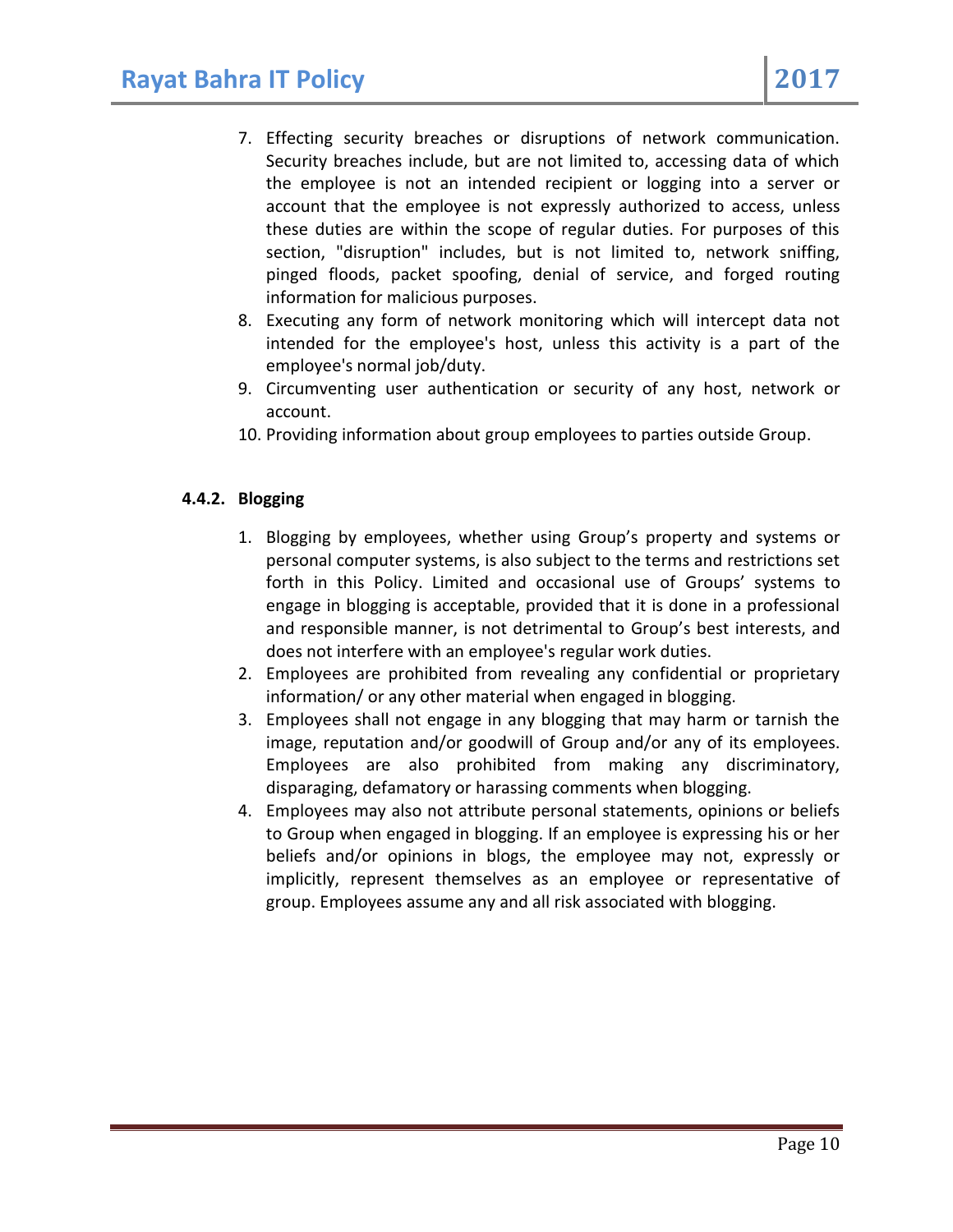**Annexure II**

# **Password Policy**

#### **1. Overview**

All group systems should be on domain controller. Employees and personnel that have access to Group computer systems & domain must adhere to the password policies defined below in order to protect the security of the network, protect data integrity, and protect computer systems.

#### **2. Purpose**

This policy is designed to protect the Group resources on the network by requiring strong passwords along with protection of these passwords, and establishing a minimum time between changes to passwords.

#### **3. Scope**

This policy applies to any and all personnel who have any form of computer account requiring a password on the Group network

#### **4. Password Protection**

- a) Never write passwords down. If passwords are to be written, then they should be kept at a secured place.
- b) Never send a password through email.
- c) Never reveal your password over the telephone.
- d) Never include a password in a non-encrypted stored document.
- e) Never tell anyone/share your password.
- f) Never hint at the format of your password.
- g) Never reveal or hint at your password on a form on the internet.
- h) Never use the "Remember Password" feature of application programs such as Internet Explorer, your email program, or any other program.
- i) Never use your corporate or network password on an account over the internet which does not have a secure login where the web browser address starts with https:// rather than http://
- j) Report any suspicion of your password being broken to your IT Department
- k) Don't use common acronyms as part of your password.
- l) Don't use common words or reverse spelling of words in part of your password.
- m) Don't use names of known people or places as part of your password.
- n) Don't use part of your login name in your password.
- o) Don't use parts of numbers easily remembered such as phone numbers, social security numbers, or street addresses.
- p) Be careful about letting someone see you type your password.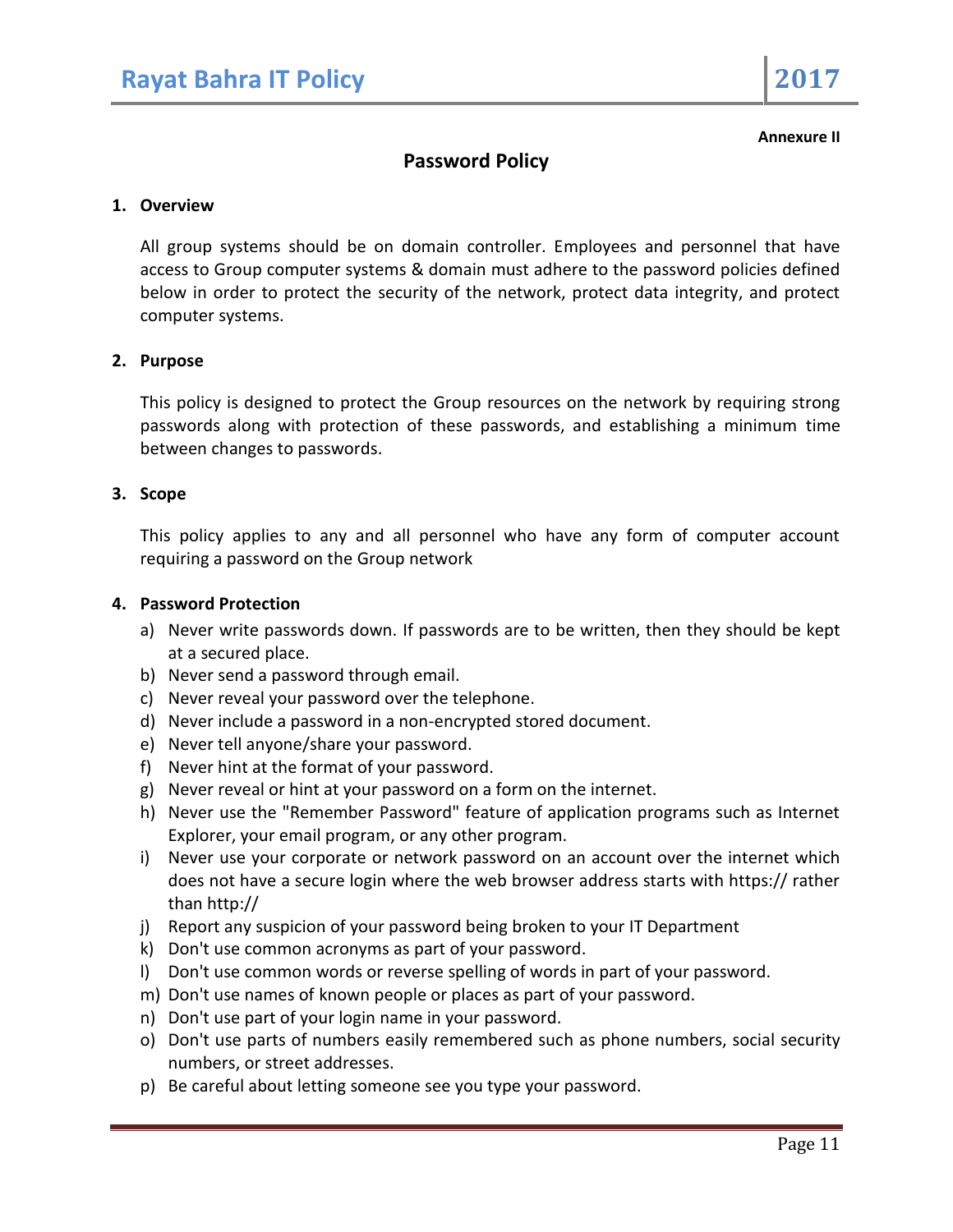#### 5. **Password Requirements (subject to change)**

Those setting password requirements must remember that making the password rules too difficult may actually decrease security if users decide the rules are impossible or too difficult to meet. If passwords are changed too often, users may tend to write them down or make their password a variant of an old password which an attacker with the old password could guess. The following password requirements will be set by the respective IT Departments:

- a) Minimum Length 8 characters recommended
- b) Maximum Length 14 characters
- c) Minimum complexity Passwords should use three of four of the following four types of characters:
- d) Lowercase
- e) Uppercase
- f) Numbers
- g) Special characters such as !@#\$%^&\*(){}[]
- h) Passwords are case sensitive and the user name or login ID is not case sensitive.
- i) Password history Require a number of unique passwords before an old password may be reused. This number should be no less than 8.
- j) Maximum password age 60 days
- k) Minimum password age 2 days
- l) Reset account lockout after The time it takes between bad login attempts before the count of bad login attempts is cleared. The recommended value is 20 minutes. This means if there are three bad attempts in 20 minutes, the account would be locked.
- m) Account lockout duration Some experts recommend that the administrator reset the account lockout so they are aware of possible break in attempts on the network. However this will cause a great deal of additional help desk calls. Therefore depending on the situation, the account lockout should be between 30 minutes and 2 hours.
- n) Password protected screen savers should be enabled and should protect the computer within 5 minutes of user inactivity. Computers should not be unattended with the user logged on and no password protected screen saver active. Users should be in the habit of not leaving their computers unlocked. they can press the CTRL-ALT-DEL keys and select "Lock Computer".

#### **6. Other Considerations**

Administrator passwords should be protected very carefully. Administrator accounts should have the minimum access to perform their function. Administrator accounts should not be shared.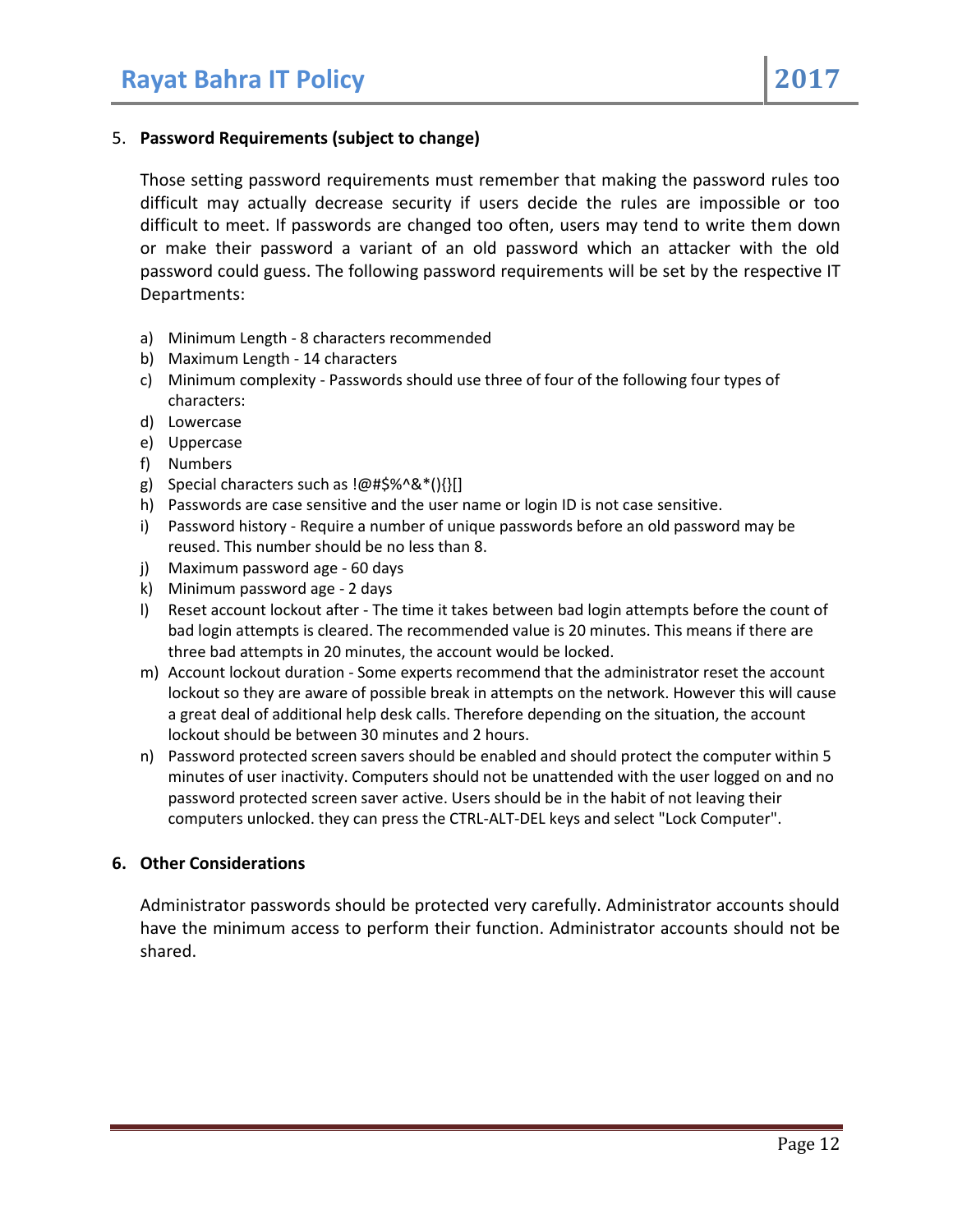**Annexure III**

# **Internet Usage Policy**

#### 1. **Overview**

1.1. This internet connection policy requires users to use the internet for office purposes only and requires users to avoid going to malicious web sites which could compromise security. The policy defines that internet activity while connected to the network may be logged and monitored. It specifies what system will be used to prevent unauthorized viewing of sites and what system will log internet usage activity. It defines how the network will be protected to prevent users from going to malicious and banned web sites.

### **2. Purpose**

2.1. This policy is designed to protect the Group's resources against intrusion by malware that may be brought into the network by users as they use the internet. It is also designed to prevent unauthorized and unprotected connections to the internet which may allow a host of unsafe content to enter the Group's network and compromise data integrity and system security across the entire network.

#### **3. Scope**

3.1. The Internet usage Policy applies to all Internet users (employees including permanent full-time and part -time employees, students, contract workers, temporary agency workers, business partners, and vendors) who access the Internet through the computing or networking resources. The company's Internet users are expected to be familiar with and to comply with this policy, and are also required to use their common sense and exercise their good judgment while using Internet services.

### 3.2. **Internet Services Allowed**

Internet access is to be used for business purposes only. Following Internet services will be provided to users as needed:

- E-mail -- Send/receive Email mail messages to/from the Internet (with or without document attachments). – Annexure Email and Communication Policy – Annexure VII
- Navigation -- WWW services as necessary for business purposes, using a hypertext transfer protocol (HTTP) browser tool.
- File Transfer Protocol (FTP) -- Send data/files and receive as necessary for business purposes.
- Telnet -- Standard Internet protocol for terminal emulation.

### 3.3. **Request & Approval Procedures**

3.3.1. Request for Internet Access

Internet access will be provided to users to support business activities and only as needed to perform their jobs. As part of the Internet access request process, the employee/student is required to read IT Security Handbook and Manual. The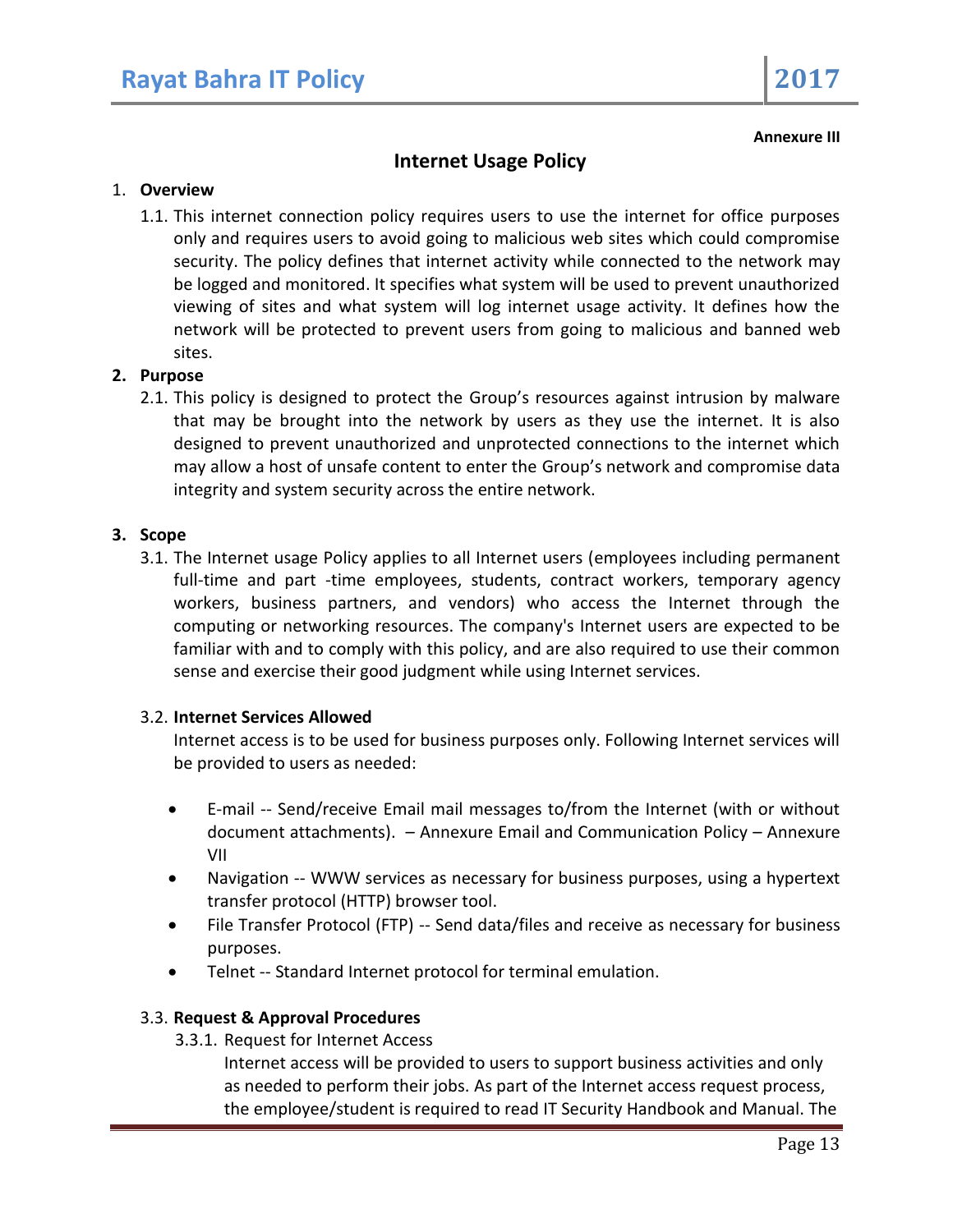user must then sign the statements (located on the last page of each document) that he/she understands and agrees to comply with the policies. Users not complying with these policies could be subject to disciplinary action Policy awareness and acknowledgment, by signing the acknowledgment form, is required before access will be granted.

### 3.3.2. Authorized Users:

These Users are those who require Internet Access as part of their duty/role and are further Categorized as

- Management
- Administrative Staff
- Faculty
- Clerical Staff
- Students

### 3.3.3. Unauthorized Users:

Users who do not require Internet Access as part of their duty/role. Users not authorized as per the above list, can also avail of the Group Internet Services by paying a Monthly Fee of Rs. 100/-

#### 3.3.4. Approval

Internet access is requested by the user by submitting an IT Access Request form approved by Deans/Directors to the concerned IT department.

### 3.3.5. Removal of Privileges

- 3.3.5.1.Internet access will be discontinued upon termination of employee, completion of contract, end of service of non-employee, or disciplinary action arising from violation of this policy. In the case of a change in job function and/or transfer the original access code will be discontinued, and only reissued if necessary and a new request for access is approved.
- 3.3.5.2. Internet access for students shall be discontinued upon completion of course/ transfer/migration etc.
- 3.3.5.3.All user IDs that have been inactive for thirty (30) days will be revoked. The privileges granted to users must be reevaluated by management annually. In response to feedback from management, systems administrators must promptly revoke all privileges no longer needed by users.
- 3.3.5.4.The Group also prohibits the conduct of a political activity, engaging in any form of intelligence collection, engaging in fraudulent activities, or knowingly disseminating false information
- 3.3.5.5. Any conduct that would constitute or encourage a criminal offense, lead to civil liability, or otherwise violate any regulations, local, state, national or international law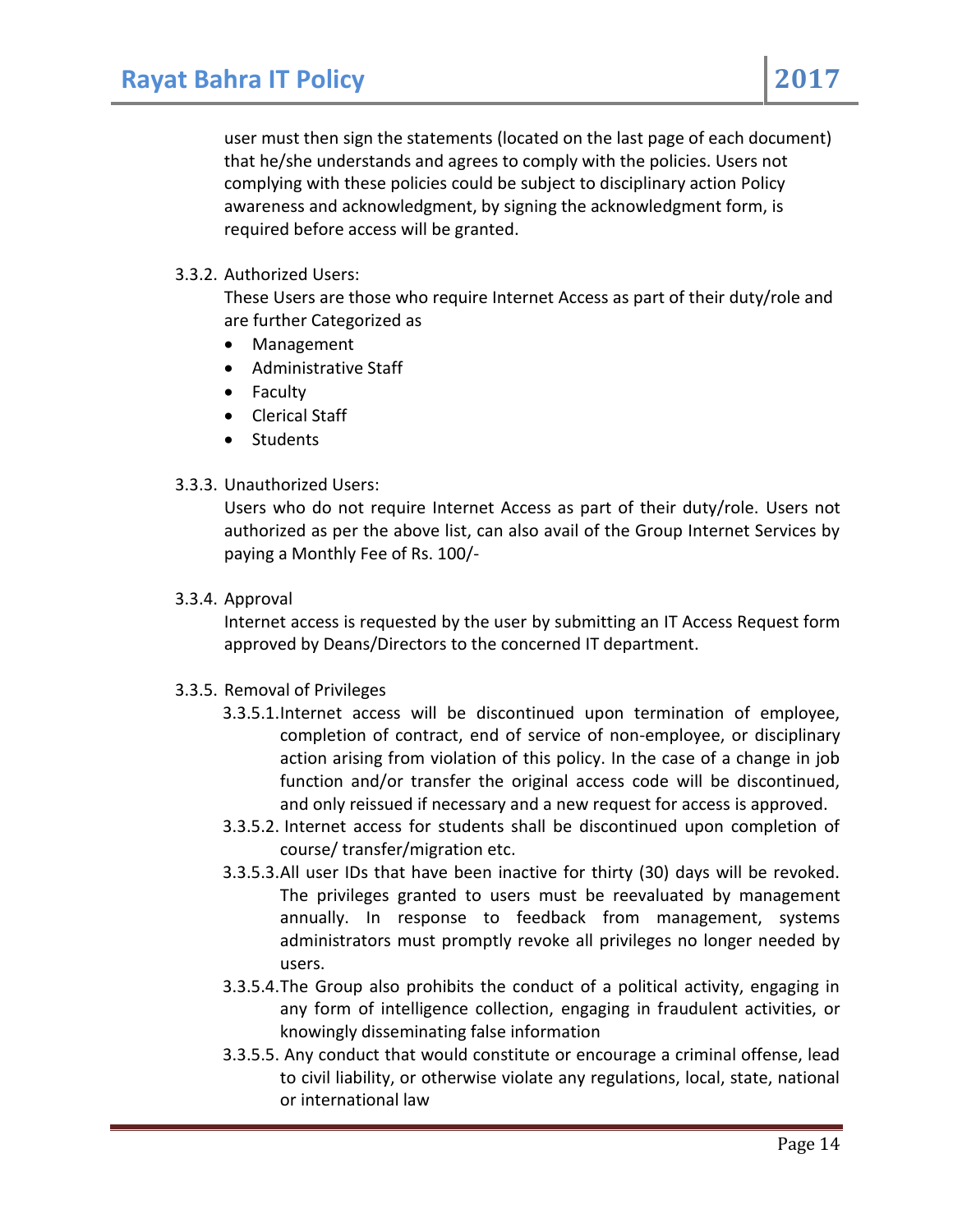- 3.3.5.6.Creation, posting, transmission, or voluntary receipt of any unlawful, offensive, libelous, threatening, harassing material, including but not limited to comments based on race, national origin, sex, sexual orientation, age, disability, religion, or political beliefs.
- 3.3.5.7.Any form of gambling.
- 3.3.5.8.Unauthorized downloading of any shareware programs or files for use without authorization in advance from the IT Department and the user's manager.
- 3.3.5.9.Playing of any games. Forwarding of chain letters. Participation in any on -line contest or promotion etc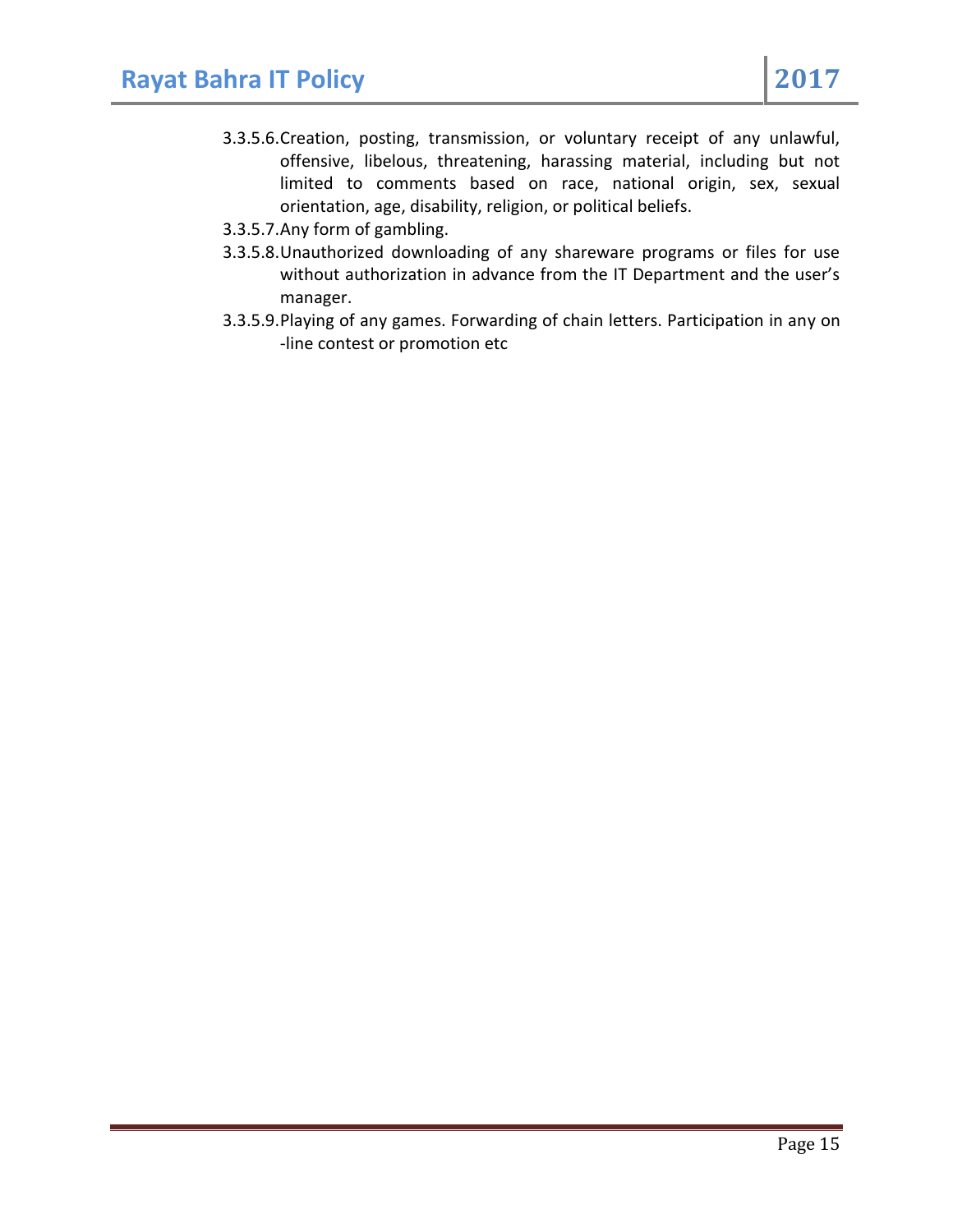#### 3.4. **Internet Access Request Form**

| Applicant's Name:        |                                                                                                   |
|--------------------------|---------------------------------------------------------------------------------------------------|
| Mobile No:               |                                                                                                   |
|                          |                                                                                                   |
| <b>For Students</b>      |                                                                                                   |
| University Roll No       | Name of course currently enrolled:                                                                |
| <b>Enrollment No</b>     | Batch                                                                                             |
|                          |                                                                                                   |
| <b>For Employees</b>     |                                                                                                   |
| Designation              | School/Department                                                                                 |
| Employee Cat:            | $\Box$ Management $\Box$ Administrative Staff $\Box$ Faculty $\Box$ Clerical Staff $\Box$ Student |
| EID No:                  |                                                                                                   |
| <b>Services Required</b> | Internet Paid<br>Email  <br><b>Internet Unpaid</b>                                                |

#### **Terms and Conditions**

- 1. By signing below, the individual requesting Internet access through company computing resources hereby acknowledges receipt of and compliance with the Internet Usage Policy.
- 2. Furthermore, the undersigned also acknowledges that he/she has read and understands the Internet / Email and Communication policy before signing this form.
- 3. Internet access will not be granted until this acknowledgment form is signed by the individual's Dean/Director
- 4. After completion, the form is filed in file maintained by the IT department seperately for employees and students. These acknowledgment forms are subject to internal audit.
- 5. Wifi Users are requested to install antivirus software and update them regularly.
- 6. User's password will gets disabled when not used for 60 days and the account will be deleted after 6 months.
- 7. Rayat and Bahra University does not share any user information with anyone unless authorized by the competent authority of the University.
- 8. The Wi-Fi enablement under the password is exclusive to you. You will be solely responsible for its use and wrong use.
- 9. It is informed that any action or communication, spoken or in writing or by photo images done through internet, whether by email or by Wi‐Fi will be attributed to you even if it has been done using your password unauthorized or with your consent.
- 10. You should always understand that it would be presumed that you are aware of the legal consequences of any wrong use of internet etc.
- 11. All actions on internet are punishable in the same manner as if done in the physical space.
- 12. I undertake that I would keep my password secret for Wi‐Fi and I understand that it is my responsibility to maintain its secrecy and I assume full responsibility for the same from the moment the password is given to me.
- 13. I also understand that if an unauthorized person accesses the email or internet on my password, I will be called to question and would have to own responsibility for the same. I have put my signature onto this application form to acknowledge this accountability/ responsibility.

Ihavereadandunderstoodthe terms and conditions and agree to abide by them.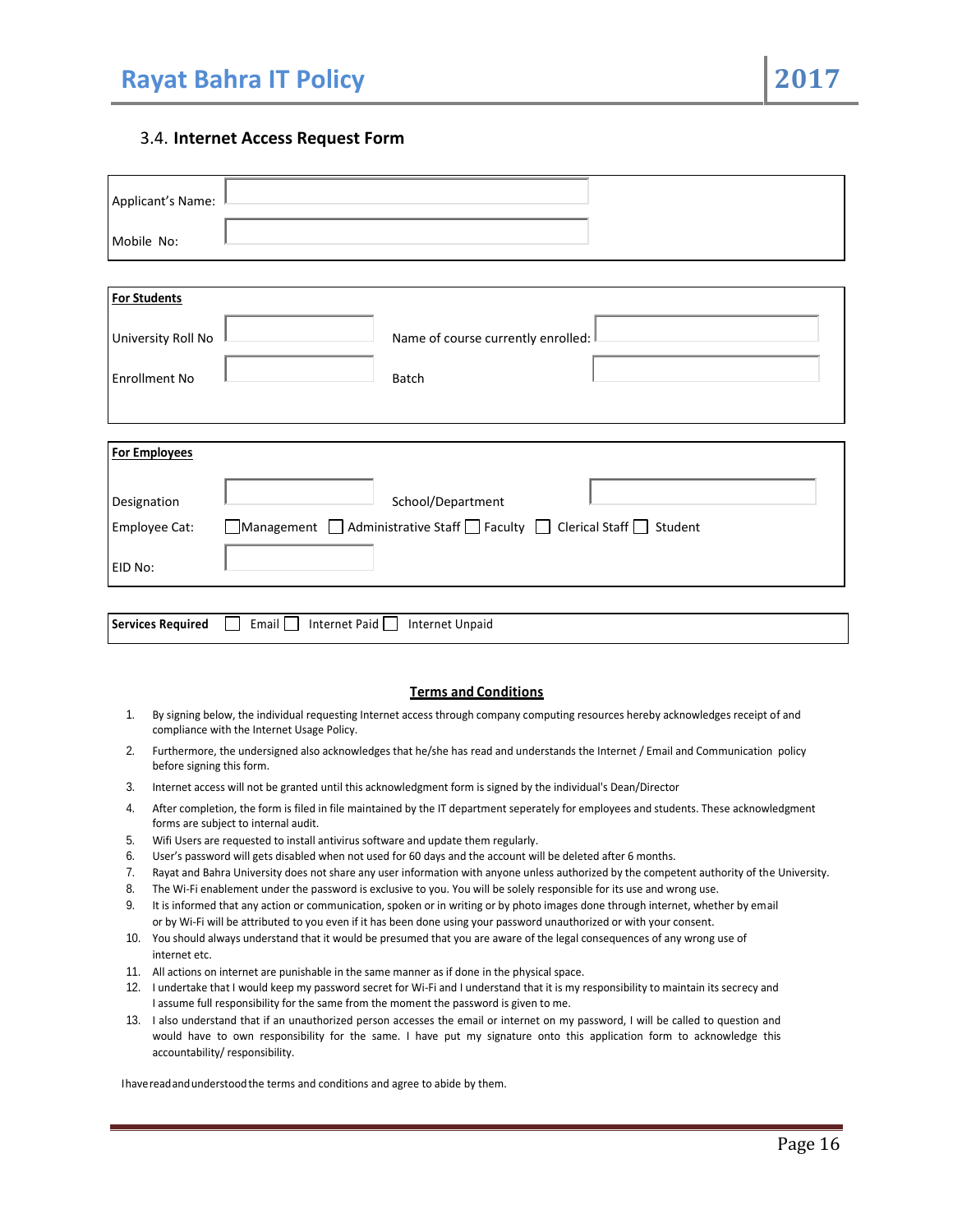| <b>Rayat Bahra IT Policy</b> |                     | 2017 |
|------------------------------|---------------------|------|
| <b>Applicants Signature</b>  | Date                |      |
| Dean/Director                | Date                |      |
|                              | <b>FOROFFICEUSE</b> |      |
| UserIDAssigned:              | Temporary Password: |      |
| File No:                     | Date:               |      |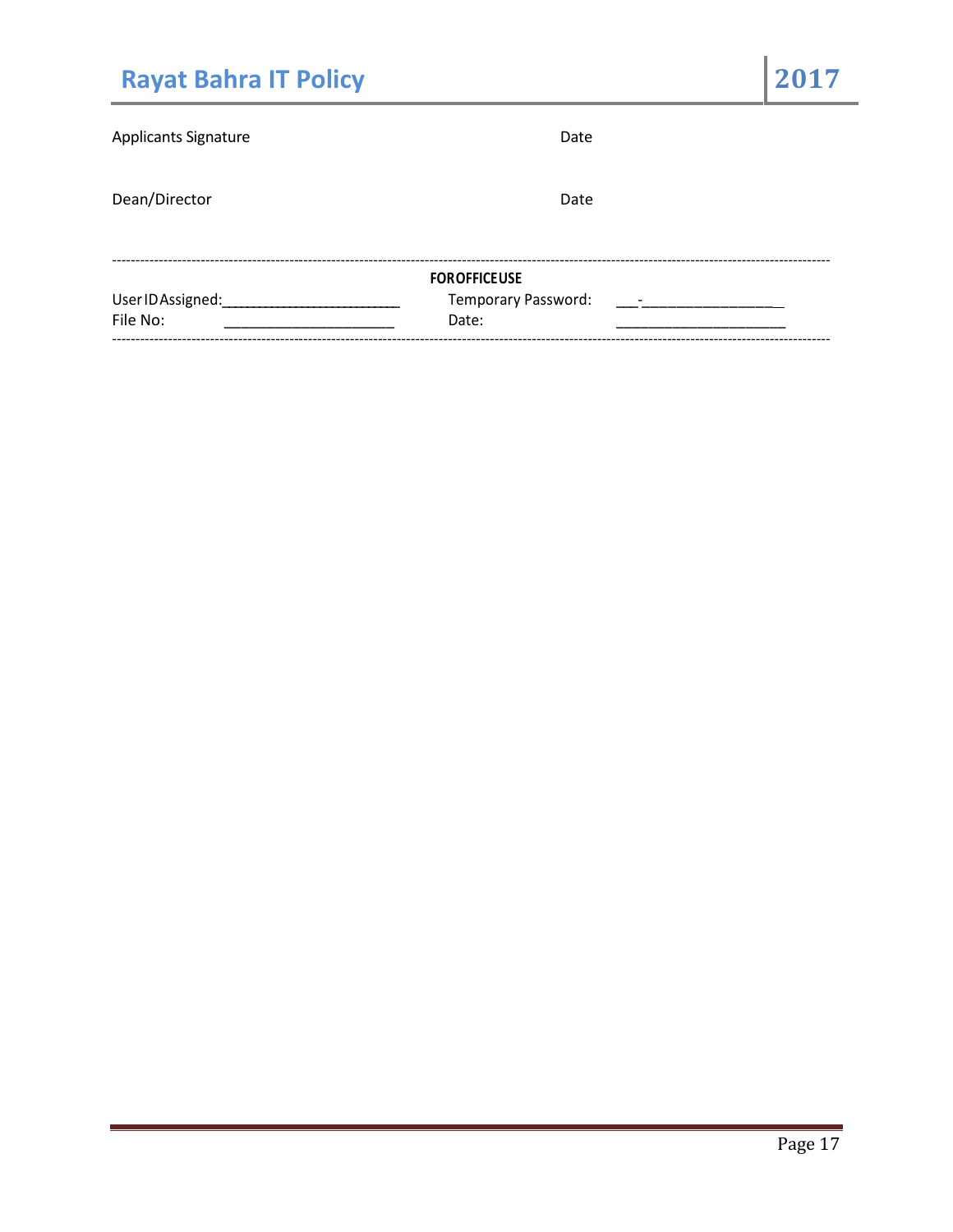#### 3.5. **Physical Internet Connection**

All physical internet connections or connections to other private networks shall be authorized and approved by the campus IT department. Most users will access the internet through the connection provided for their office by the IT department. Any additional connections must be approved by the IT department. These additional connections include but are not limited to:

- a) Direct modem connection from a computer or communication device which may allow a connection to the network.
- b) Data Cards
- c) Any multipurpose printing and FAX machines which have both a phone and network connection must be examined and approved for use by the IT department.
- d) If any computers or other devices have wireless capability, the wireless capability must be turned off before connecting to the network unless it is approved for wireless operation by the IT department when connected to the network.

#### 3.6. **Internet Control and Logging System**

- 3.6.1. A UTM will be operated on the each campus network for Internet control and logging:
- 3.6.2. UTM would have capabilities of creating user categories having different internet usage requirement and allow access accordingly
- 3.6.3. UTM shall have Virus Control enabled.
- 3.6.4. The ability to prevent users from visiting inappropriate, pornographic, or dangerous web sites. It will have its database of categorized websites updated regularly.
- 3.6.5. The ability to log user internet activity including:
	- 1) Time of the internet activity.
	- 2) Duration of the activity.
	- 3) The website visited.
	- 4) Data and type of data downloaded
- 3.6.6. Proxy Server shall be used if necessary, to cache web pages to increase the internet connection speed.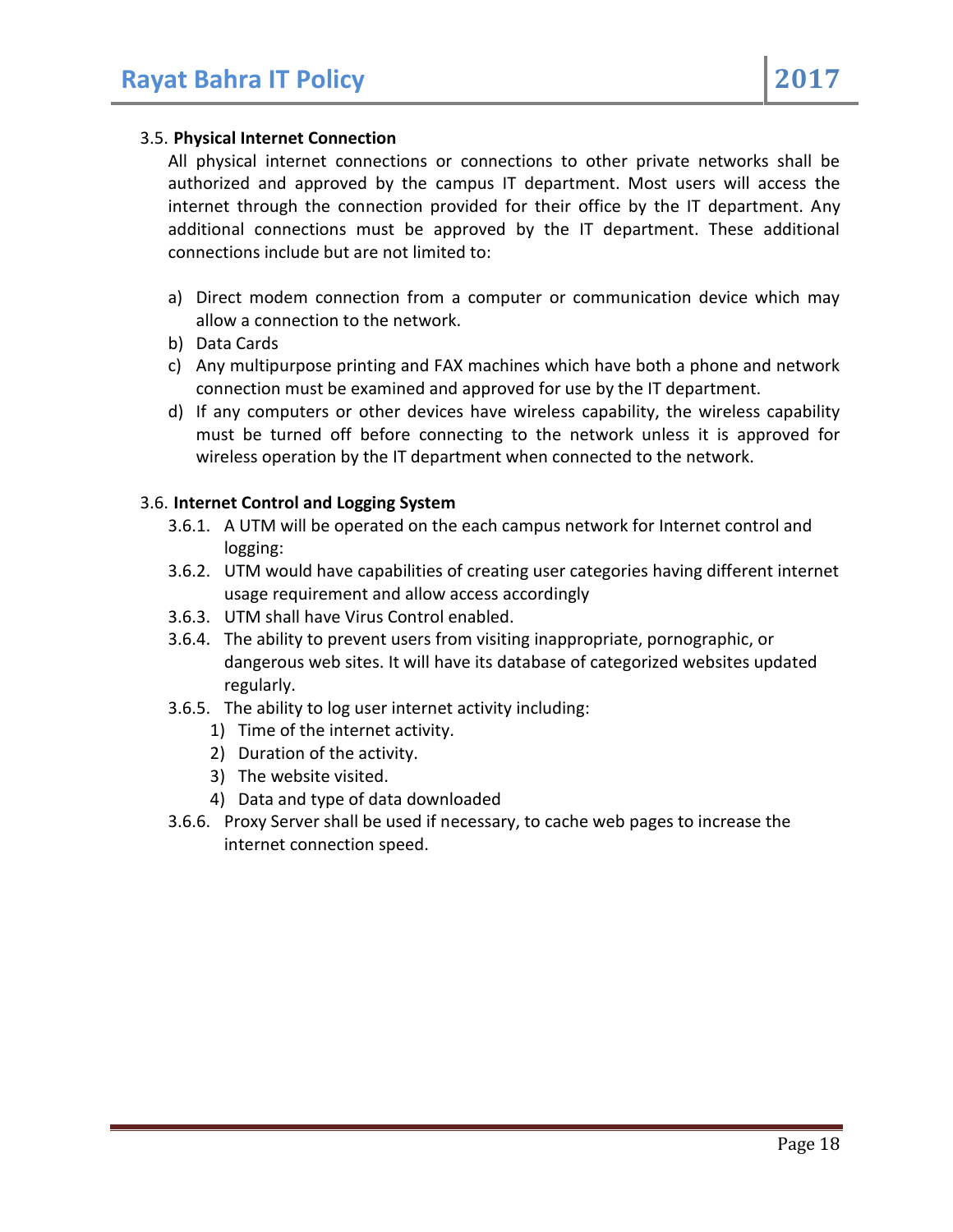**(Annexure IV)**

# **Anti-virus and Malware policy**

#### **1. Overview**

This policy defines anti-virus and Malware policy on every computer/Server including how often a virus scan is done, how often updates are done, what programs will be used to detect, prevent, and remove malware programs. It defines what types of files attachments are blocked by the mail server. It also specifies whether an anti-spam firewall will be used to provide additional protection. It may also specify how files can enter the trusted network and how these files will be checked for hostile or unwanted content. For example it may specify that files sent to the enterprise from outside the trusted network be scanned for viruses by a specific program.

#### **2. Purpose**

This policy is designed to protect the organizational resources against intrusion by viruses and other malware.

#### **3. Anti-Virus Policy**

- a) The Group will use a UTM for perimeter defense which will provide antivirus and spam protection capabilities for traffic entering the Network.
- b) The Group may also also use an endpoint anti-virus product for anti-virus protection for each work station/laptop/server. Products recommended are "Quick Heal Total Security"/Symentac.
- c) Microsoft Security shall also be used at endpoint in addition to the antivirus software.
- d) The following minimum requirements shall remain in force.
	- 1. The anti-virus product shall be operated in real time on all servers and client computers. The product shall be configured for real time protection.
	- 2. The anti-virus library definitions shall be updated at least once per day.
	- 3. Full Anti-virus scans shall be done a minimum of once per week on all user controlled workstations/laptops and servers.
- e) Anti-virus definition updates shall be downloaded on a server and all computers shall connect to that server for updating their antivirus library definitions. This is done for optimal usage of internet connection.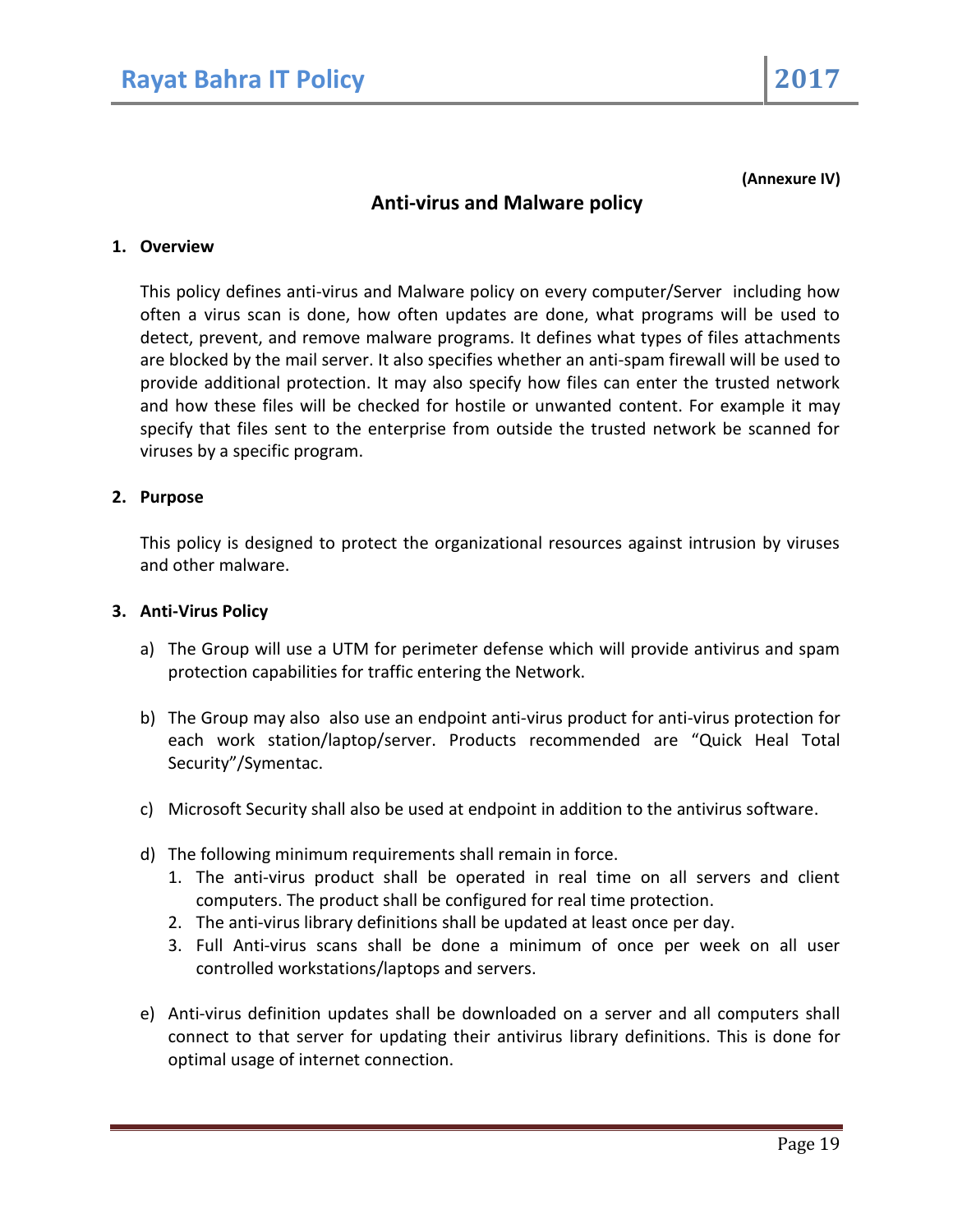- f) When a virus is found or malware is found, the policy shall be to delete the email. If the email is from a known source, the sender shall be notified.
- g) No one should be able to stop anti-virus definition updates and anti-virus scans except for domain administrators.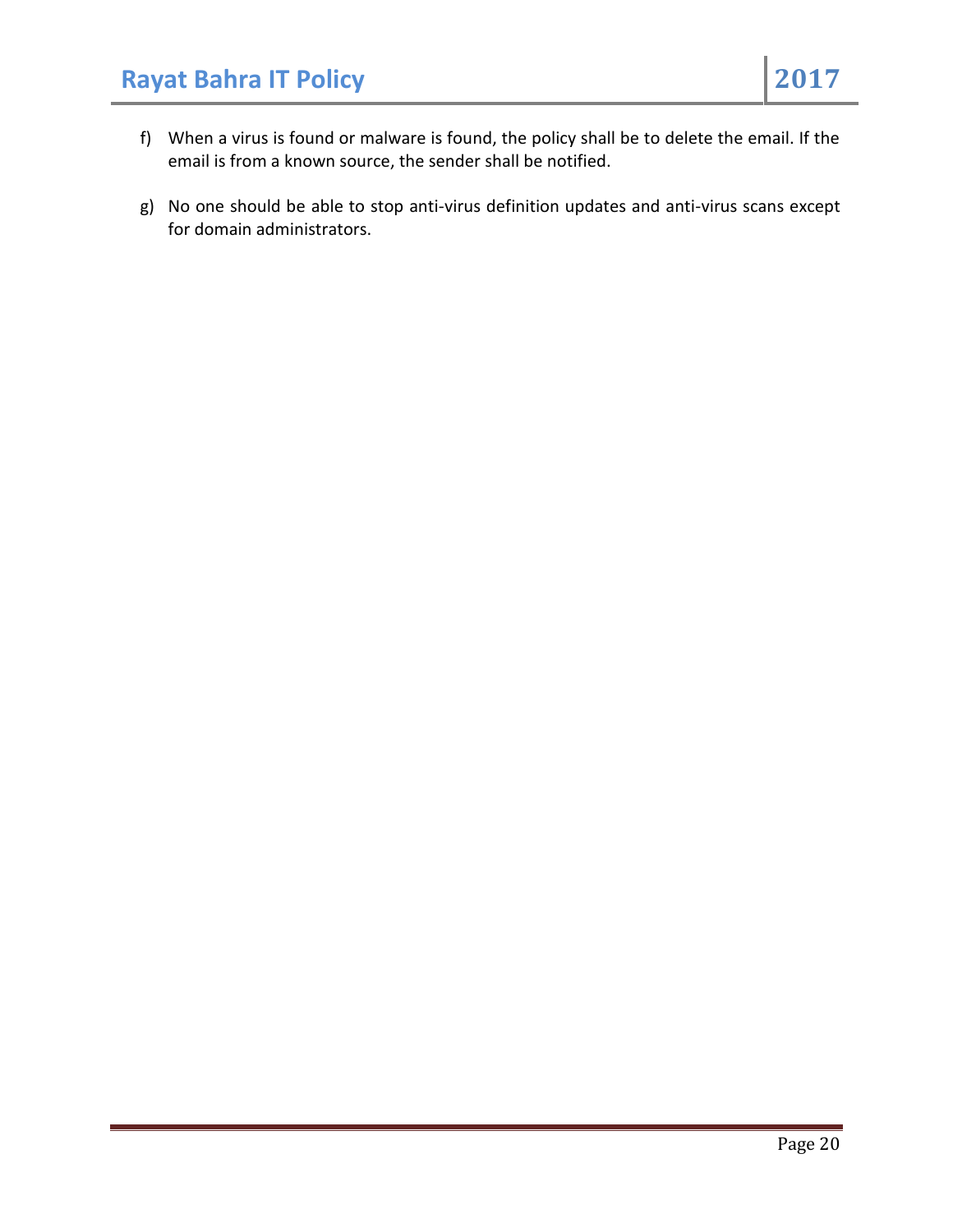#### **Annexure V**

# **Asset Control Policy**

#### **1. Overview**

All employees and personnel that have access to Group computer systems must adhere to the IT asset control policy defined below in order to protect the security of the network, protect data integrity, and protect and control computer systems and organizational assets. The asset control policy will not only enable organizational assets to be tracked concerning their location and who is using them but it will also protect any data being stored on those assets. This asset policy also covers disposal of assets.

IT assets should not be confused with nor tracked with other organizational assets such as furniture. One of the main reasons to track IT assets other than for property control and tracking is for computer security reasons. A separate IT asset tracking policy will enable the organization to take measures to protect data and networking resources.

This policy will define what must be done when a IT asset is moved from one building to another or one location to another. This policy will provide for asset tracking database to be updated so the location of all computer equipment is known. This policy will help network administrators protect the network since they will know what user and computer is at what station in the case of a worm infecting the network.

#### **2. Purpose**

This policy is designed for asset control of IT Infrastructure for preventing loss of data or organizational assets.

#### **3. Assets Tracked**

The following Assets shall be tracked.

- a) Desktop workstations
- b) Laptop mobile computers
- c) Printers, Copiers, FAX machines, multifunction machines
- d) Scanners
- e) Servers
- f) Firewalls
- g) Routers
- h) Switches

#### **4. Asset Tracking Requirements**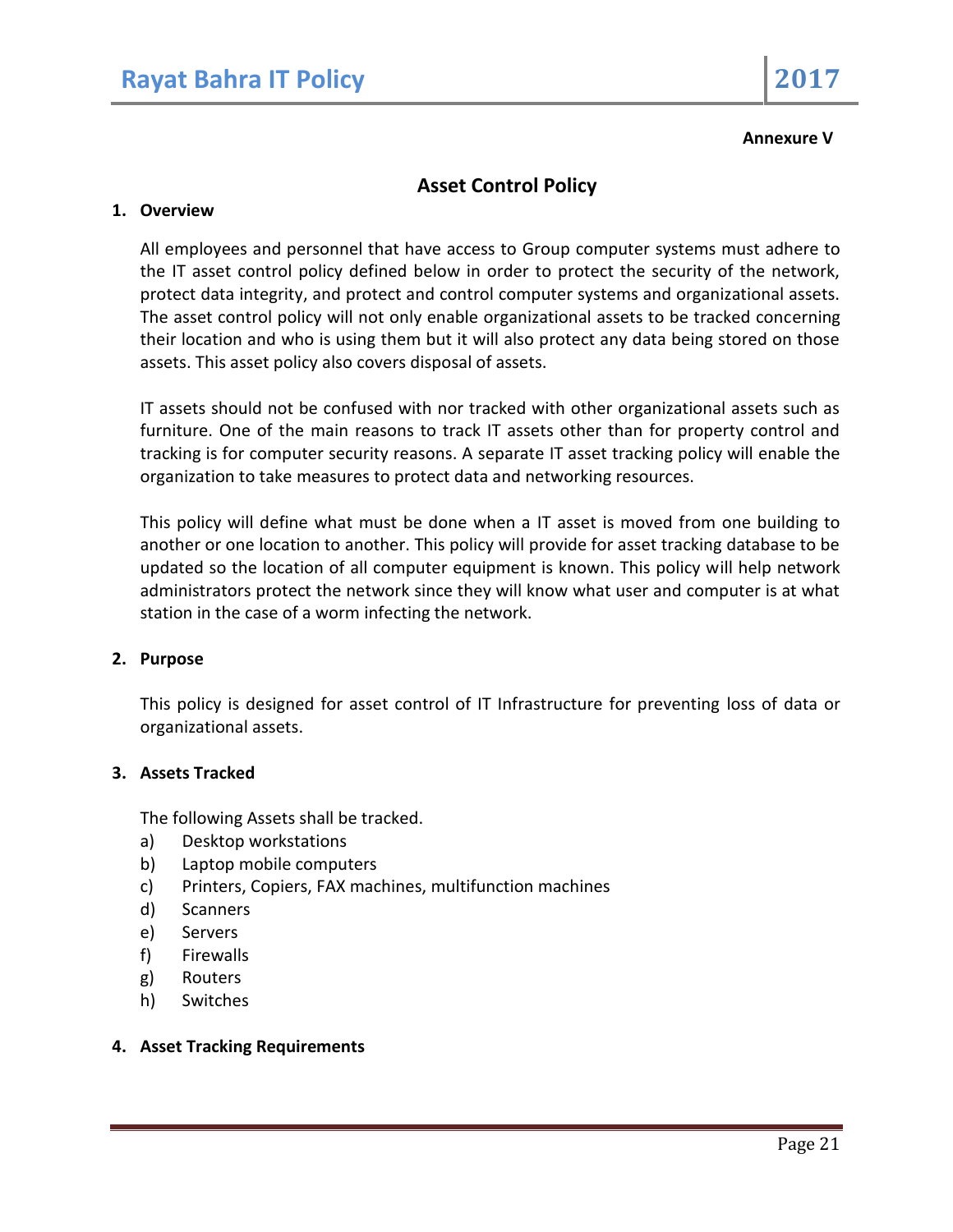- **4.2.** When an asset is acquired, an ID will be assigned for the asset and its information shall be entered in the asset tracking database.
- **4.3.** Upon movement of Asset from one location to another, intimation of the same shall be provided to IT Department indicating the new location, date of movement, authorized by.

# **5. Asset Disposal**

- **5.1.** When IT assets reach the end of their useful life/ or are to be disposed, they would be sent to the IT Department for proper disposal.
- **5.2.** IT Department will securely erase all storage mediums in accordance with current industry best practices.
- **5.3.** Equipment which is working, but reached the end of its useful life will be made available for purchase by employees.
- **5.4.** Finance and Information Technology will determine an appropriate cost for each item.
- **5.5.** All purchases are final. No warranty or support will be provided with any equipment sold.
- **5.6.** Any equipment not in working order or remaining from non disposal to employees would be disposed as per disposal policy to be indicated in the Purchase & Store Manual.
- **5.7.** Prior to leaving the premises, all equipment shall be removed from the asset tracking database.

# **6. Server Room Control.**

- **6.1.** Only Persons authorized by IT Department shall operate in Serer Room.
- **6.2.** The key to the Rack in which the Assets are hoisted shall be available with Engineer IT Department with a duplicate key placed under lock & Key at a designated place.
- **6.3.** Under no circumstances, the server, UTM and router password shall be given to any other person.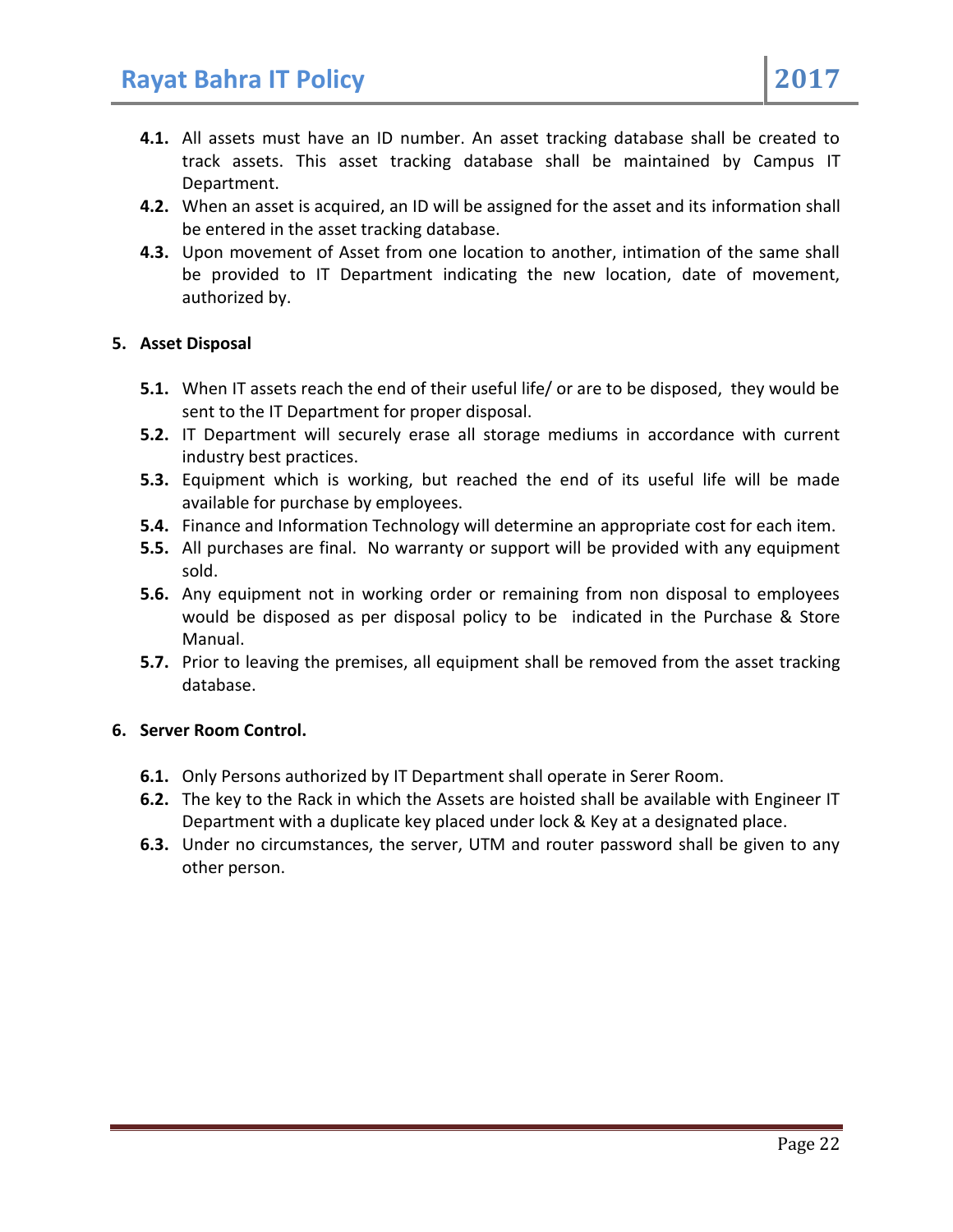#### **Annexure VI**

# **Mobile Computer Policy**

#### **1. Overview**

This policy defines the use of mobile computers in the organization. It defines:

- a) The process that mobile computers must meet to leave the network. Both the device and any sensitive data should be password protected.
- b) How mobile computers and devices will be protected while outside the organizational network.
- c) The process that mobile computers must meet to enter the corporate network when being brought into a building owned by the organization.

#### **2. Purpose**

This policy is designed both to protect the confidentiality of any data that may be stored on the mobile computer and to protect the organizational network from being infected by any hostile software when the mobile computer returns. This policy also considers wireless access.

#### **3. Scope**

This policy covers any computing devices brought into the Group or connected to the Group network using any connection method. This includes but is not limited to desktop computers, laptops, and palm pilots.

#### **4. Responsibility**

The user of the mobile computer will accept responsibility for taking reasonable safety precautions with the mobile compute. The computer user will not be allowed to have administrative rights unless granted special exception by the network administrator. The user of the computer agrees not to use the mobile computer for personal business.

#### **5. Mobile Computer Protection**

- **5.1.** Any mobile computer owned by the organization shall at all times operate the following for its own protection:
	- a) Antivirus program which shall be configured for real time protection, to retrieve updates daily.
	- b) Full scan to be done on the Mobile Computer when joining the network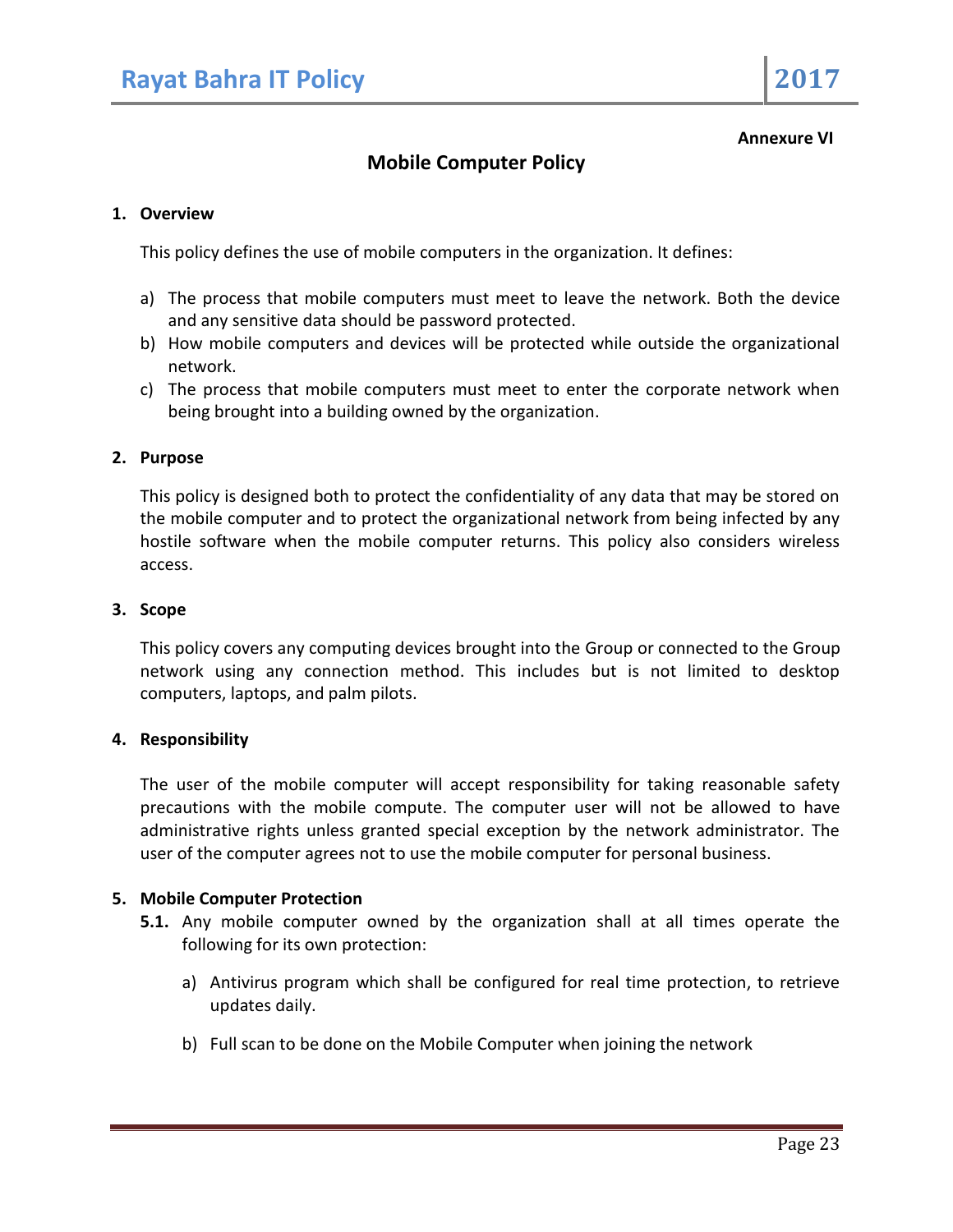- c) Windows Firewall, with the latest possible updated. The program shall be operational any time the computer is connected to any untrusted network including the internet to protect the computer from worms and other malware.
- d) Additional malware protection software shall be active on the computer in accordance with the anti-virus and malware policy.
- e) It shall be ensured that unauthorized persons cannot gain access to the computer without a proper user identification and password. Operating systems that do not safely support this process shall not be used in mobile computers.
- f) Policy for computers being used for travel Protection of these computers in addition shall be the encryption of all sensitive data and a requirement for a valid user ID to operate the computer.
- g) If there is a chance that the user will view any sensitive data using their web browser or other program, cached data will need to be encrypted. Cached data that is stored locally such as cached data from the user's browser will be set to be encrypted using the encrypting file system (EFS).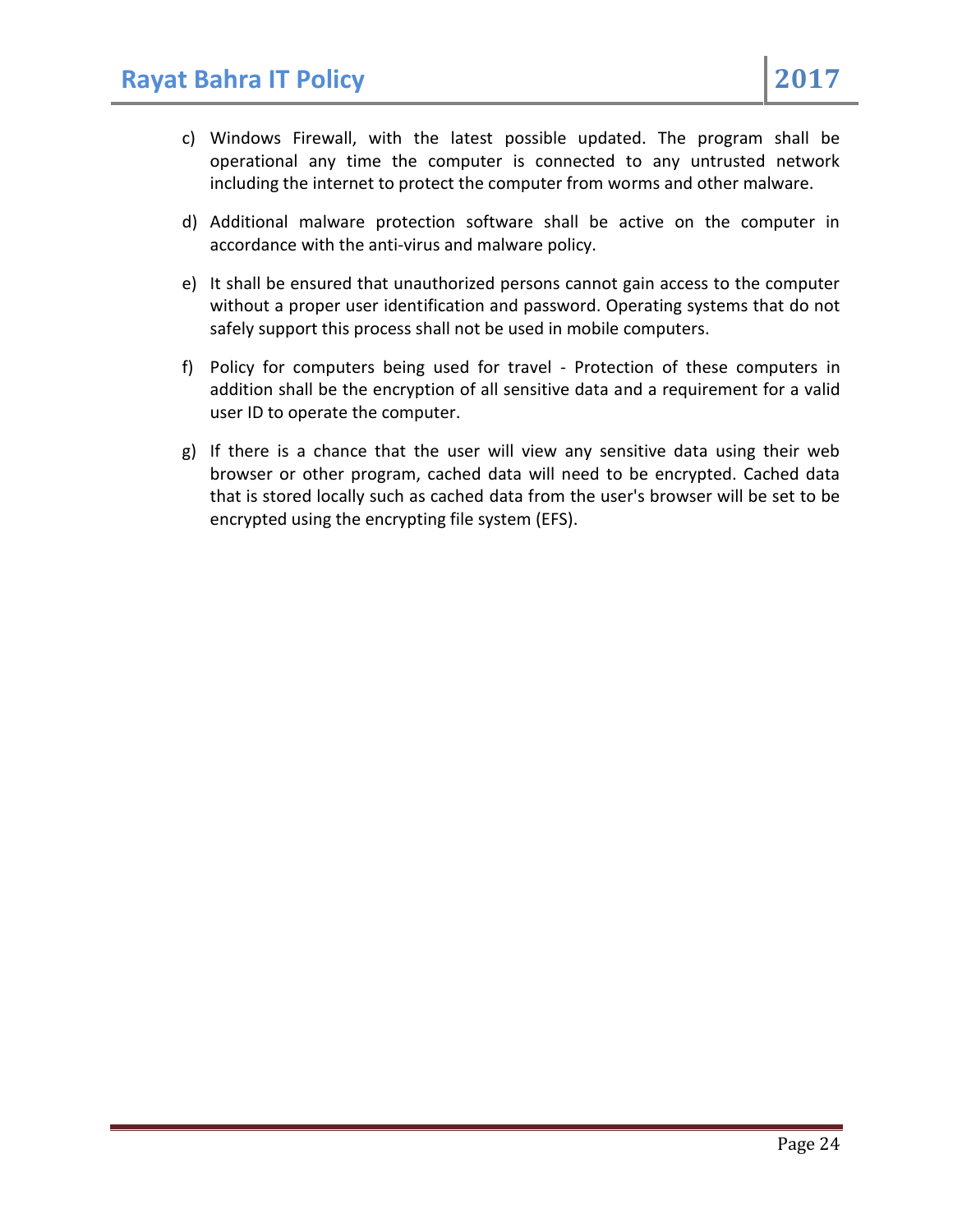#### **Annexure VII**

# **Email & Communication Policy**

#### 1. **Purpose**

The purpose of this policy is to ensure the proper use of Group's email system and make users aware of what Group deems as acceptable and unacceptable use of its email system. The Group reserves the right to amend this policy at its discretion. In case of amendments, users will be informed appropriately.

#### **2. Legal Risks**

Email is a business communication tool and users are obliged to use this tool in a responsible, effective and lawful manner. Although by its nature email seems to be less formal than other written communication, the same laws apply. Therefore, it is important that users are aware of the legal risks of e-mail:

- If you send emails with any defamatory, offensive, racist or obscene remarks, you can be held liable.
- If you forward emails with any defamatory, offensive, racist or obscene remarks, you can be held liable.
- If you send an attachment that contains a virus, you can be held liable.

By following the guidelines in this policy, the email user can minimize the legal risks involved in the use of e-mail. If any user disregards the rules set out in this Email Policy, the user will be fully liable and Group will disassociate itself from the user as far as legally possible.

#### 3. **Legal requirements**

The following rules are required by law and are to be strictly adhered to:

- It is strictly prohibited to send or forward emails containing defamatory, offensive, racist or obscene remarks. If you receive an e-mail of this nature, you must promptly notify your supervisor.
- Do not send unsolicited email messages.
- Do not forge or attempt to forge email messages.
- Do not send email messages using another person's email account.
- Do not copy a message or attachment belonging to another user without permission of the originator.
- Do not disguise or attempt to disguise your identity when sending mail.

#### **4. Best practices**

Group considers email as an important means of communication and recognizes the importance of proper email content and speedy replies in conveying a professional image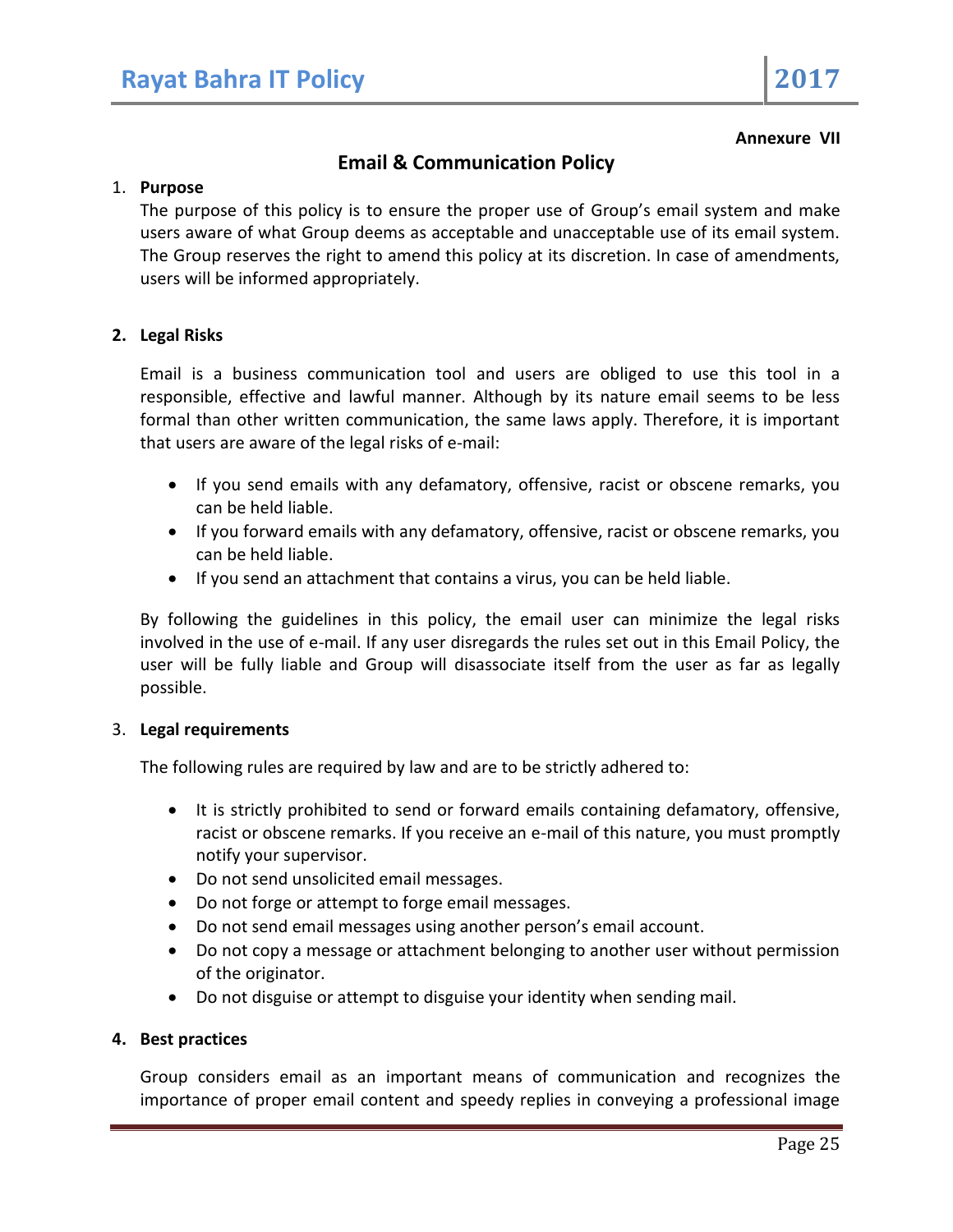and delivering good customer service. Therefore Group wishes users to adhere to the following guidelines:

- **6.4.** Writing emails:
	- Write well-structured emails and use short, descriptive subjects.
	- Group's email style is informal. This means that sentences can be short and to the point. You can start your e-mail with 'Hi', or 'Dear', and the name of the person. Messages can be ended with 'Best Regards'. The use of Internet abbreviations and characters such as smileys however, is not encouraged.
	- Signatures must include your name, job title and Group name. A disclaimer will be added underneath your signature (see Disclaimer)
	- Use the spell checker before you send out an email.
	- Do not send unnecessary attachments. Compress attachments larger than 200K before sending them.
	- Do not write emails in capitals.
	- Do not use cc: or bcc: fields unless the cc: or bcc: knows what action, if any, to take.
	- If you forward mails, state clearly what action you expect the recipient to take.
	- Only mark emails as important if they really are important.
	- Only use Group Email.
	- Use of Other Emails for official Purposes (Gmail, Yahoo etc) should be avoided.
- **6.5.** Replying to emails:
	- Emails should be answered within at least 8 working hours, but users must endeavor to answer priority emails within 4 hours.
	- Priority emails are emails from existing customers/students and business partners.
- **6.6.** Maintenance:
	- Delete any email messages that you do not need to have a copy of, and set your email client to automatically empty your 'deleted items' on closing.
- **6.7.** Personal Use

Although Group's email system is meant for business use, Group allows the reasonable use of email for personal use if certain guidelines are adhered to:

- Personal use of email should not interfere with work.
- Personal emails must also adhere to the guidelines in this policy.
- Personal emails are kept in a separate folder, named 'Private'. The emails in this folder must be deleted weekly so as not to clog up the system.
- The forwarding of chain letters, junk mail, jokes and executables is strictly forbidden.
- On average, users are not allowed to send more than 2 personal emails a day.
- Do not send mass mailings.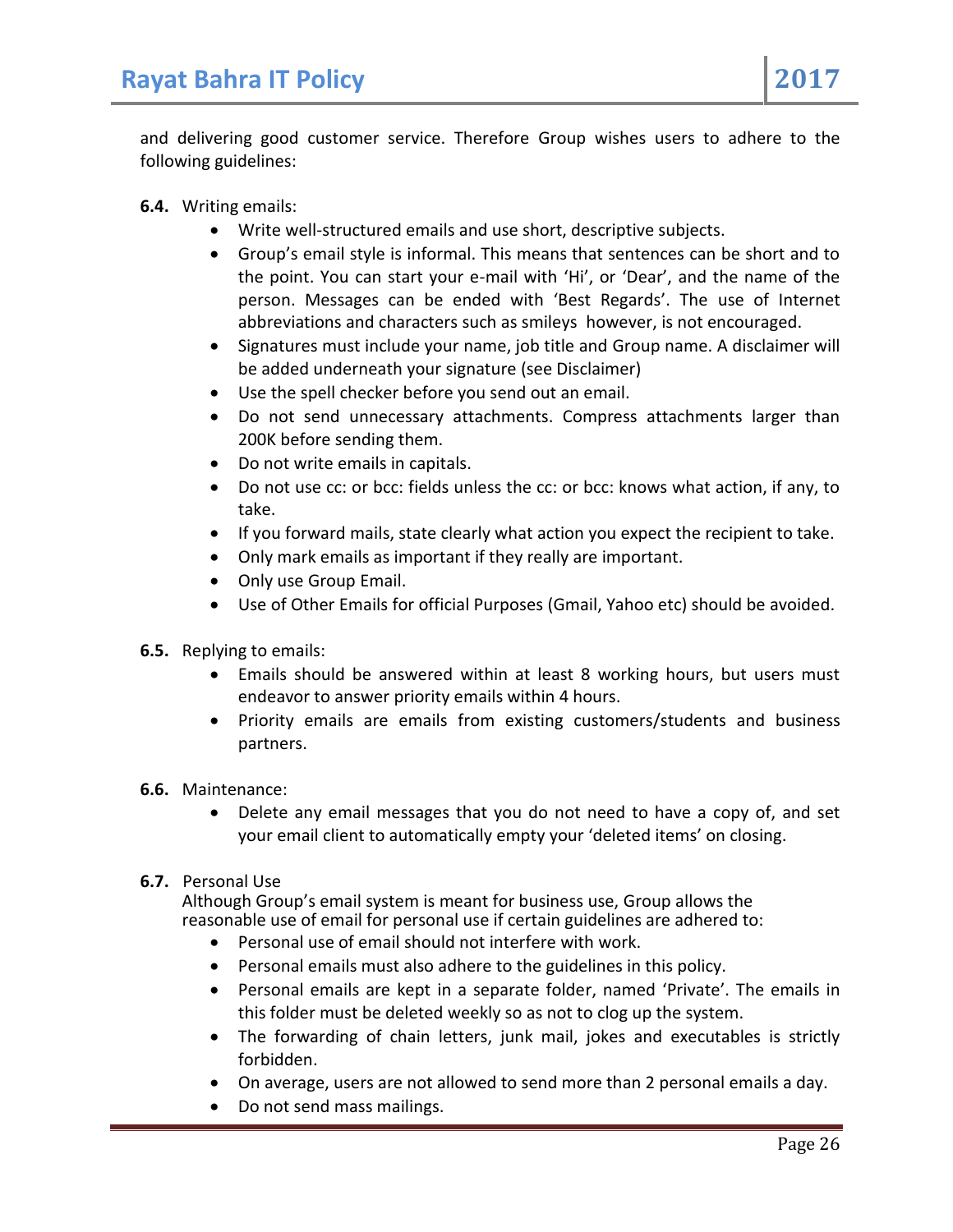All messages distributed via the Group's email system, even personal emails, are Group's property.

### **6.8.** Confidential information

Avoid sending confidential information by e-mail. If you do, you must secure the information by including it in a Microsoft Word or Excel file and protecting it with a password. Then provide the recipient with the password by means of other communication, for instance by telephone.

### **6.9.** Disclaimer

The following disclaimer will be added to each outgoing email:

'This email and any files transmitted with it are confidential and intended solely for the use of the individual or entity to whom they are addressed. If you have received this email in error please notify the system manager. Please note that any views or opinions presented in this email are solely those of the author and do not necessarily represent those of the Group. Finally, the recipient should check this email and any attachments for the presence of viruses. The Group accepts no liability for any damage caused by any virus transmitted by this email.'

### **6.10.** System Monitoring

You must have no expectation of privacy in anything you create, store, send or receive on the Group's computer system. Your emails can be monitored without prior notification if [Group] deems this necessary. If there is evidence that you are not adhering to the guidelines set out in this policy, the [Group] reserves the right to take disciplinary action, including termination and/or legal action.

### **6.11.** Email accounts

All email accounts maintained on our email systems are property of [Group]. Passwords should not be given to other people and should be changed once a month. Email accounts not used for 60 days will be deactivated and possibly deleted.

### **6.12.** Blocked Attachment Types

Following attachments will be blocked generally for emails. This is because these attachment types are dangerous containing active content which may be used to infect a computer with hostile software or because these attachment types are commonly successfully used by virus programs or malware to spread.

| file extension ade          | Microsoft Access compiled project file |
|-----------------------------|----------------------------------------|
| $\Box$ file extension app   | Executable application file            |
| <b>E</b> file extension bas | Basic source code                      |
| <b>Extension bat</b>        | Batch file (executable)                |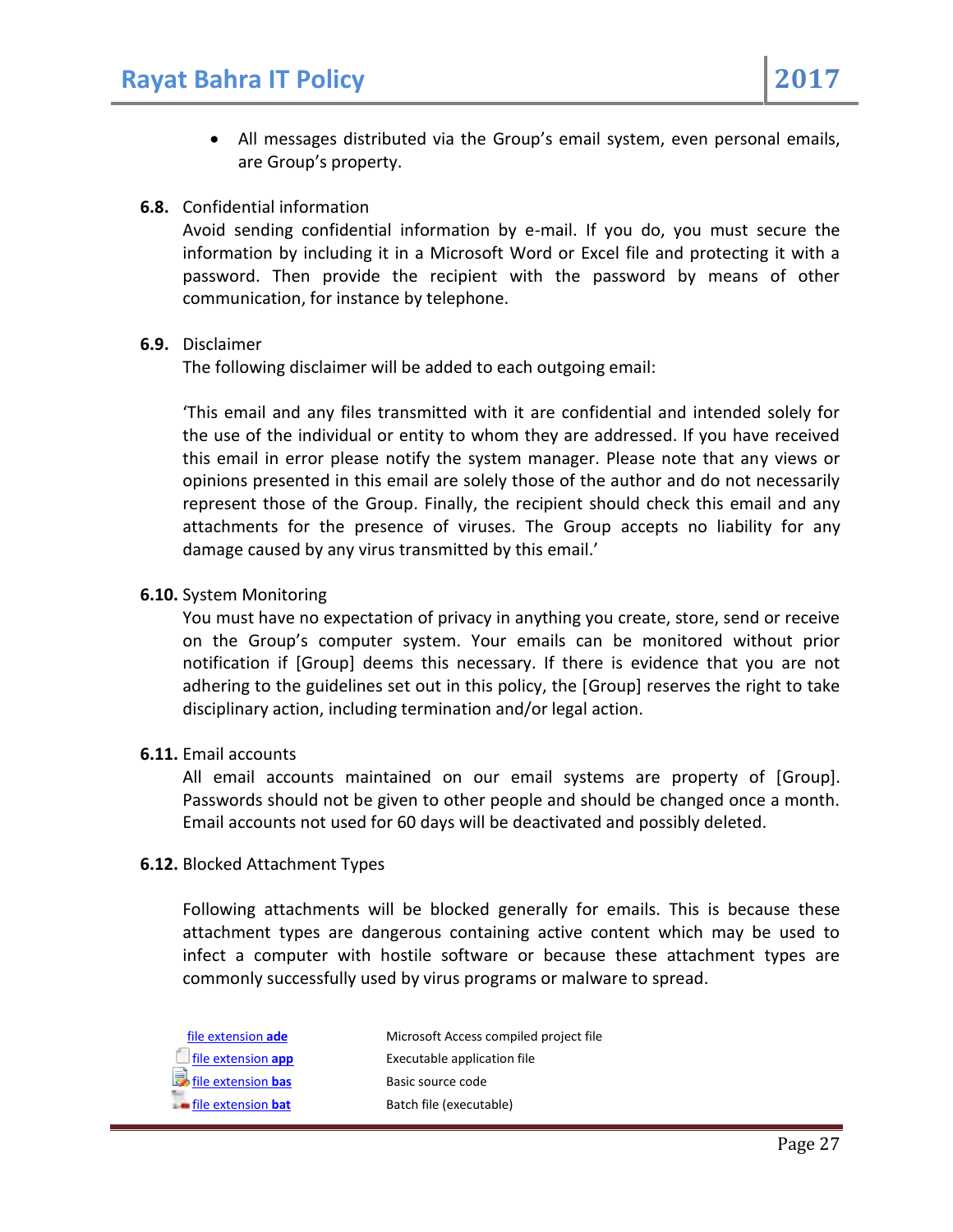[file extension](http://www.file-extensions.org/cer-file-extension-internet-security-certificate) **cer Internet security certificate** [file extension](http://www.file-extensions.org/cmd-file-extension-dos-cp-m-command-file) **cmd** DOS CP/M command file [file extension](http://www.file-extensions.org/com-file-extension) **com** Command executable file [file extension](http://www.file-extensions.org/csh-file-extension-unix-shell-script) **csh** Unix shell script [file extension](http://www.file-extensions.org/csh-file-extension-csh-script-file) **csh** csh script file [file extension](http://www.file-extensions.org/exe-file-extension) **exe** Executable file [file extension](http://www.file-extensions.org/hlp-file-extension) **hlp** Microsoft help file [file extension](http://www.file-extensions.org/hta-file-extension) **hta** HTML program a, [file extension](http://www.file-extensions.org/inf-file-extension-windows-installation-script) **inf** Windows installation script [file extension](http://www.file-extensions.org/js-file-extension) **js** JavaScript file **File extension jse** JScript encoded script file [file extension](http://www.file-extensions.org/ksh-file-extension) **ksh** Unix shell script [file extension](http://www.file-extensions.org/lnk-file-extension) **lnk** Windows Shortcut [file extension](http://www.file-extensions.org/mav-file-extension) **mav** Microsoft Access view file [file extension](http://www.file-extensions.org/mda-file-extension) **mda** Microsoft Access add-in file C A. [file extension](http://www.file-extensions.org/msp-file-extension) **msp** Windows Installer patch file [file extension](http://www.file-extensions.org/pcd-file-extension-microsoft-visual-test-file) **pcd** Microsoft Visual Test file a,

[file extension](http://www.file-extensions.org/chm-file-extension) **chm** Microsoft compiled HTML help file [file extension](http://www.file-extensions.org/cmd-file-extension) **cmd** Windows NT command script file [file extension](http://www.file-extensions.org/cpl-file-extension) **cpl** Microsoft Windows Control Panel extension [file extension](http://www.file-extensions.org/crt-file-extension) crt **Internet security certificate (GlobalSign certificate file)** [file extension](http://www.file-extensions.org/fxp-file-extension) **fxp** Visual FoxPro compiled program [file extension](http://www.file-extensions.org/gadget-file-extension) **gadget** Windows sidebar gadget file [file extension](http://www.file-extensions.org/ins-file-extension-microsoft-iis-internet-communications-settings-file) **ins** Microsoft IIS Internet communications settings file [file extension](http://www.file-extensions.org/ins-file-extension-microsoft-windows-internet-naming-service-file) **ins** Microsoft Windows Internet Naming Service file [file extension](http://www.file-extensions.org/isp-file-extension) **isp** Internet Service Provider settings (Internet Explorer) file [file extension](http://www.file-extensions.org/mad-file-extension) **mad** Microsoft Access module shortcut file [file extension](http://www.file-extensions.org/mas-file-extension) **mas** Microsoft Access stored procedures file [file extension](http://www.file-extensions.org/maw-file-extension) **maw** Microsoft Access data access page file [file extension](http://www.file-extensions.org/mda-file-extension-microsoft-access-2-workgroup-file) **mda** Microsoft Access 2 workgroup file [file extension](http://www.file-extensions.org/mdb-file-extension) **mdb** Microsoft Access database file [file extension](http://www.file-extensions.org/mde-file-extension) **mde** Microsoft Access compiled database (application) file [file extension](http://www.file-extensions.org/mdt-file-extension) **mdt** Microsoft Access database template file [file extension](http://www.file-extensions.org/mdz-file-extension) **mdz** Microsoft Access wizard template file [file extension](http://www.file-extensions.org/mobileconfig-file-extension) **mobileconfig** Apple iPhone mobile configuration profile [file extension](http://www.file-extensions.org/msc-file-extension) **msc** Microsoft management console control file [file extension](http://www.file-extensions.org/msi-file-extension) **msi** Microsoft Windows Installer installation package file [file extension](http://www.file-extensions.org/mst-file-extension-microsoft-windows-sdk-setup-script) **mst** Microsoft Windows SDK setup script [file extension](http://www.file-extensions.org/mst-file-extension) **mst** Windows Installer Transform [file extension](http://www.file-extensions.org/ops-file-extension) **ops** Microsoft Office profile settings file [file extension](http://www.file-extensions.org/pif-file-extension-microsoft-windows-program-information-file-pif) **pif** Microsoft Windows Program Information File (PIF) [file extension](http://www.file-extensions.org/prf-file-extension-microsoft-windows-system-file) **prf** Microsoft Windows system file **file extensio<u>n</u> prf** Microsoft Profiler output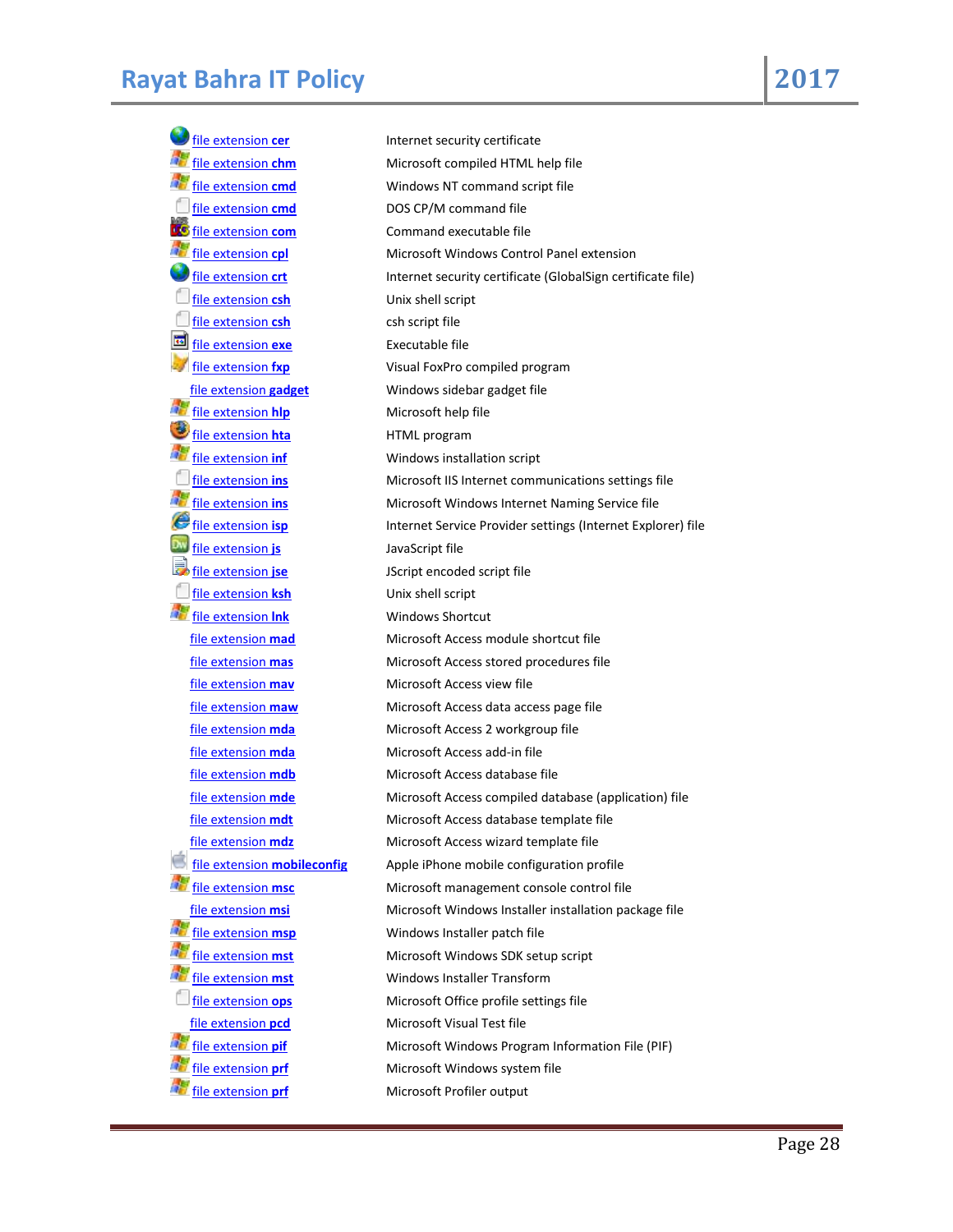| file extension prg              | Program file                                       |
|---------------------------------|----------------------------------------------------|
| file extension <b>prg</b>       | Program source file                                |
| file extension pst              | Microsoft Exchange address book file               |
| file extension reg              | Registry data file for Windows                     |
| file extension scf              | Windows Explorer shell command file                |
| file extension scr              | Microsoft Windows screensaver file                 |
| file extension sct              | Microsoft Windows script component file            |
| file extension sct              | FoxPro additional (FPT) screen description file    |
| file extension shb              | Microsoft Windows shortcut into a document         |
| file extension shs              | Microsoft Windows Shell Scrap Object file          |
| <b>RO</b><br>file extension tmp | Temporary file                                     |
| file extension url              | Internet Shortcut - URL - Uniform Resource Locator |
| file extension vbe              | Microsoft Visual Basic script file                 |
| file extension vbs              | Visual Basic for applications script file          |
| file extension vss              | Microsoft Visio smartshapes file                   |
| file extension vst              | Microsoft Visio flowchart file                     |
| file extension vsw              | Microsoft Visio workspace file                     |
| file extension ws               | Microsoft Windows script file                      |
| file extension wsc              | Microsoft Windows scripting component file         |
| file extension wsf              | Microsoft Windows scripting file                   |
| file extension wsh              | Microsoft Windows Scripting Host file              |
| file extension zip/rar          | ZIP/RAR Files                                      |

The above list shall be updated from time to time.

When an email breaks the rules and contains an illegal file attachment the following action is recommended.

Remove the attachment and let the email go through. - This would let the receiver know that someone tried to send them an illegal attachment. If the attempt was a legitimate one, they could contact the sender and tell them what to do to get the attachment sent.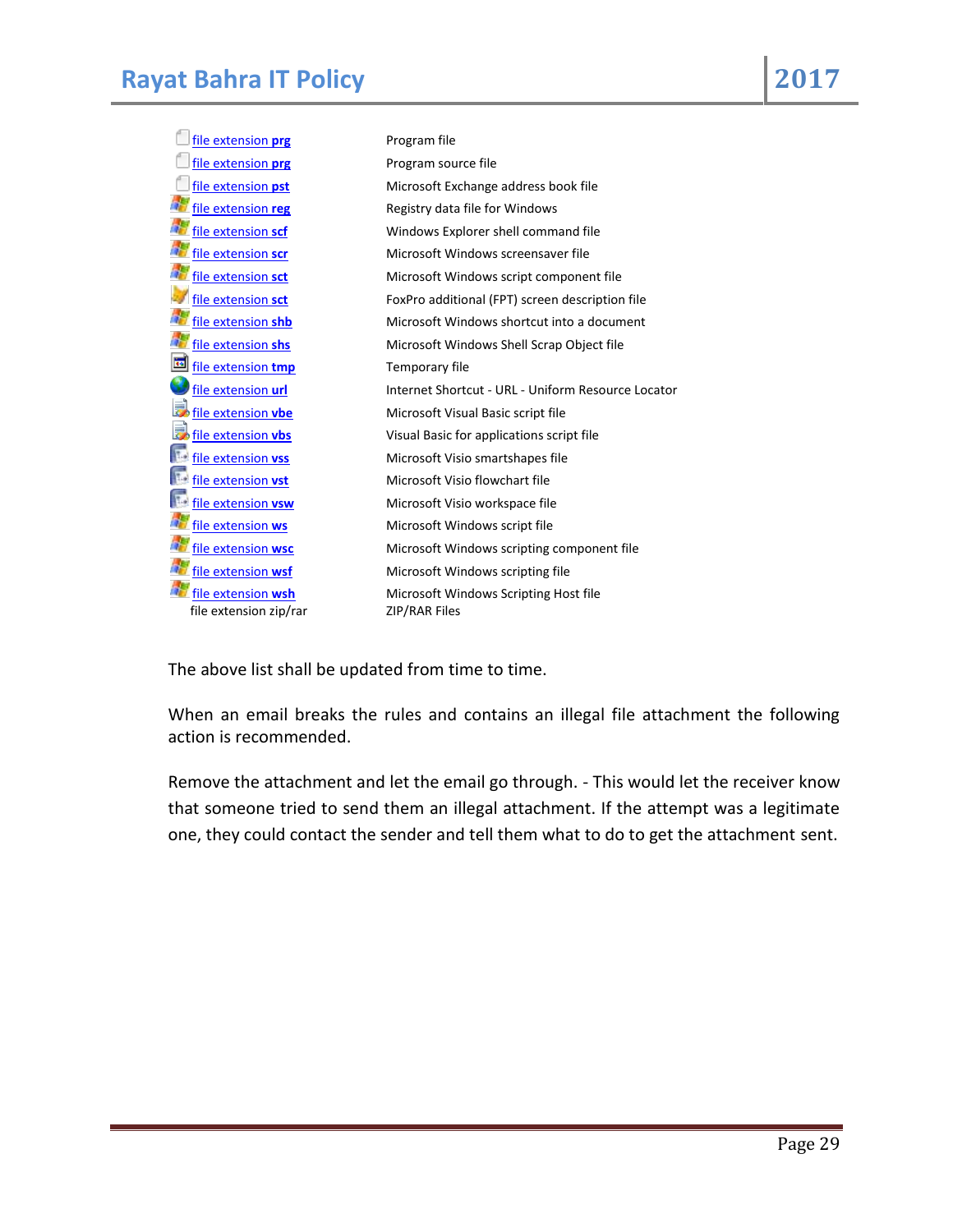# **Annexure VIII**

# **Backup Policy Guidelines**

#### 1. **Overview**

This policy defines the backup policy guidelines for computers within the organization which are expected to have their data backed up. These systems are typically servers but are not necessarily limited to servers.

### **2. Purpose**

This policy is designed to protect data in the organization to be sure it is not lost and can be recovered in the event of an equipment failure, intentional destruction of data, or disaster.

#### **3. Scope**

- **3.1.** All users are responsible for arranging adequate data backup procedures for the data held on IT systems assigned to them.
- **3.2.** The disaster recovery procedures in this policy apply to all LAN Administrator, System Administrators, and Application Administrators who are responsible for systems or for a collection of data held either remotely on a server or on the hard disk of a computer.

#### **4. Definitions**

- a) Backup The saving of files onto tape or other offline mass storage media for the purpose of preventing loss of data in the event of equipment failure or destruction.
- b) Archive The saving of old or unused files onto tape or other offline mass storage media for the purpose of releasing on-line storage room.
- c) Restore The process of bringing off line storage data back from the offline media and putting it on an online storage system such as a file server.

### **5. Backups**

- **5.1.** Desktop
	- All Files in Libraries, Personal Folders, Folder of Outlook Express Database and System Image, Any other essential Directory to be backed up using Backup and Restore Features of OS.
	- **•** Backup Registry Files
	- At least three generations of back-up data must be retained at any one time (grandfather/father/son).
	- Backup Drive Partioned Drive on the Hard Disk, CD,DVD. If Backup is taken on CD/DVD, the same may be got issued from IT Department/ Security & IT Engineers , labeled and returned to the IT Department/ Security & IT Engineers for safe custody.
- **5.2.** Data Base Server Backup
	- Database Transactions shall be backed up using full recovery model using full, differential and transaction-log backups.
	- Full recovery model offers the most robust recovery plan. Under this model all transactions including bulk-logged operations, are fully logged in the transaction log. Even system functions such as index creation are o logged. The primary benefit of this model is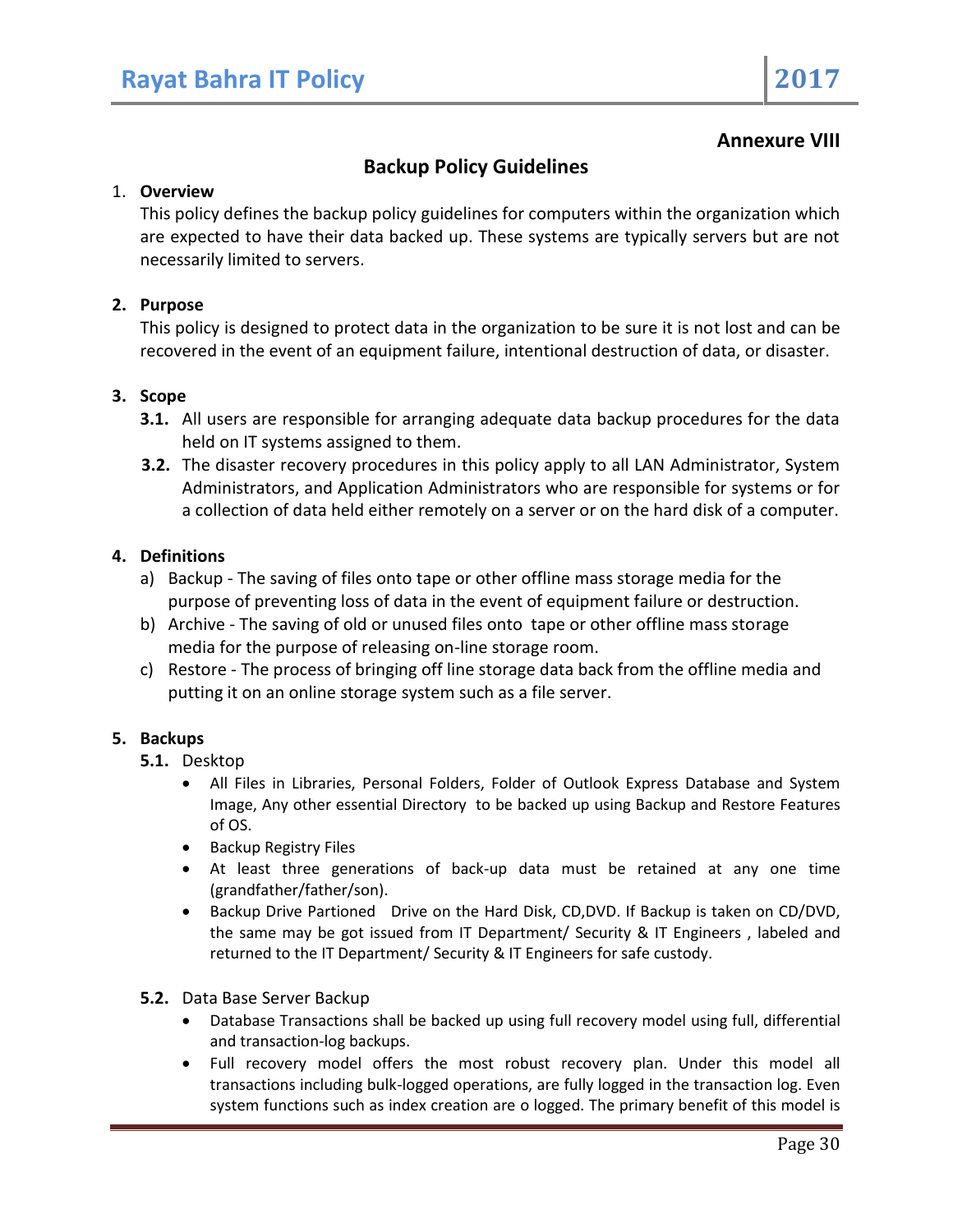that every committed transaction in the database can be restored right up to the point when failure occurred.

- Full Database shall be backed up Once a Week (Monday)
- Differential backup of Database shall be taken up every day(Tuesday to Saturday)
- The transaction log is backed up throughout the day, every three hours.
- IT dept shall create the maintenance schedule & the job for backup based upon the above guidelines. The job shall be executed automatically by SQLServerAgent at the scheduled time .
- The backup files shall be copied once a day and kept in the safe place.
- Periodic exercise shall be undertaken to restore the data to check the integrity of the backup files.
- **5.3.** Windows Server 2008
	- The Windows Server Backup feature in Windows Server 2008 to be used for day-to-day backup and recovery using the built in Wizards for running backups and recoveries.
	- The features can be used to back up a full server (all volumes), selected volumes, or the system state.
	- It is possible to recover volumes, folders, files, certain applications, and the system state. And, in case of disasters like hard disk failures, one can perform a system recovery, which will restore the complete system onto the new hard disk, by using a full server backup and the Windows Recovery Environment.
	- Windows Server Backup can be used to create and manage backups for the local computer or a remote computer.
	- Backups can be scheduled to run automatically.

#### **6. Backup Responsibility**

- The responsibility for backing up data held on the workstations/laptops falls entirely to the User
- Campus IT Department shall be responsible for taking the Application, Database & Windows Server backup.

### **7. Storage of backup media**

Backup media must, at all times, be stored in one of the following areas:

- a) Data Closet
- b) A single office room that is locked when unattended
- c) Inside locked furniture within Group Internal Space
- d) An approved off-site media storage facility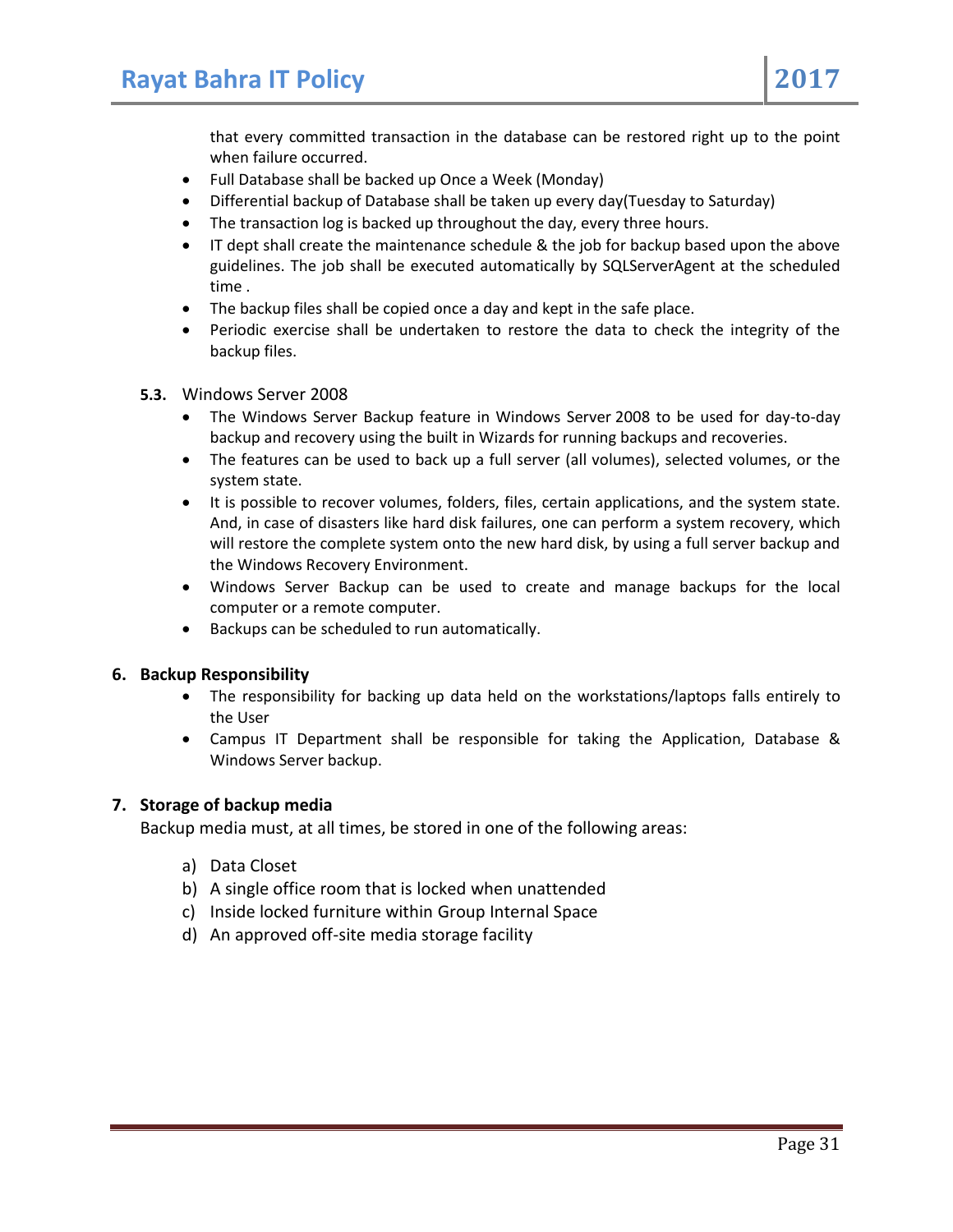### **Annexure IX**

# **Information Sensitivity Policy**

#### **1. Purpose**

The Information Sensitivity Policy is intended to help employees determine what information can be disclosed to non-employees, as well as the relative sensitivity of information that should not be disclosed outside of Group without proper authorization.

The information covered in these guidelines includes, but is not limited to, information that is either stored or shared via any means. This includes: electronic information, information on paper, and information shared orally or visually (such as telephone and video conferencing).

All employees should familiarize themselves with the information labeling and handling guidelines that follow this introduction. It should be noted that the sensitivity level definitions were created as guidelines and to emphasize common sense steps that you can take to protect Group Confidential information (e.g., Group Confidential information should not be left unattended in conference rooms).

### **2. Policy**

### **2.1. Group Public**

Group Public information is information that has been declared public and can freely be given to anyone without any possible damage to Group.

### **2.2. Group Confidential**

Group Confidential contains all other information. Included is information like trade secrets, designs, development programs, sales leads , vendor purchase pricing , telephone directories, and other information integral to the success of our Group.

Confidential is a continuum, in that it is understood that some information is more sensitive than other information, and should be protected in a more secure manner.

A subset of Group Confidential information is "Group Third Party Confidential" information. This is confidential information belonging or pertaining to another corporation which has been entrusted to Group by that Group under non-disclosure agreements and other contracts.

*The Details of which information is Public & which is Confidential shall be worked out by P&A Department and circulated to employees along with access, distribution , Storage & Disposal control for the information in hardcopy or electronic form.*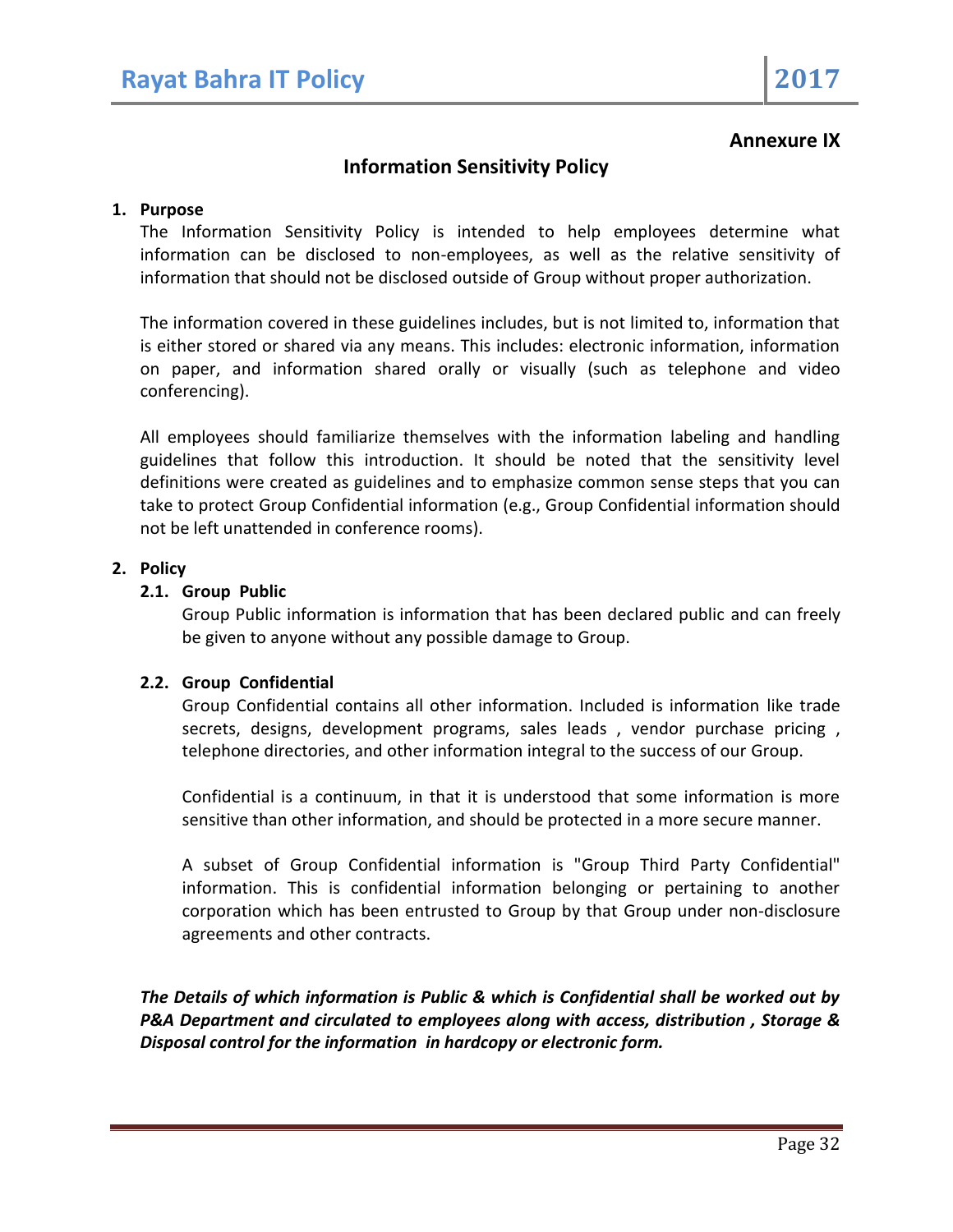#### **Annexure X**

## **Removable Media Policy**

#### **1. Overview**

Removable media has been directly tied to the loss of sensitive information in many organizations. To ensure controlled use of removable media devices to store and transfer information by users who have access to information, information systems and IT equipment for the purposes of conducting official business.

#### **2. Purpose**

The policy establishes the principles and working practices that are to be adopted by all users in order for data to be safely stored and transferred on removable media.

This policy aims to ensure that the use of removable media devices is controlled in order to:

- $\checkmark$  Enable the correct data to be made available where it is required.
- $\checkmark$  Maintain the integrity of the data.
- $\checkmark$  Prevent unintended or deliberate consequences to the stability of Computer Computer network.
- $\checkmark$  Avoid contravention of any legislation, policies or good practice requirements.
- $\checkmark$  Build confidence and trust in the data that is being shared between systems.
- $\checkmark$  Maintain high standards of care in ensuring the security of Protected and Restricted information.
- $\checkmark$  Prohibit the disclosure of information as may be necessary by law.

#### **3. Scope**

This policy applies to all Employees of the Group, contractual third parties etc. who have access to Group information, information systems or IT equipment and intends to store any information on removable media devices.

#### 4. **Definition**

This policy should be adhered to at all times, but specifically whenever any user intends to store any information used by the Council to conduct official business on removable media devices.

Removable media devices include, but are not restricted to the following [amend list as appropriate]:

- $\bullet$  CDs.
- DVDs.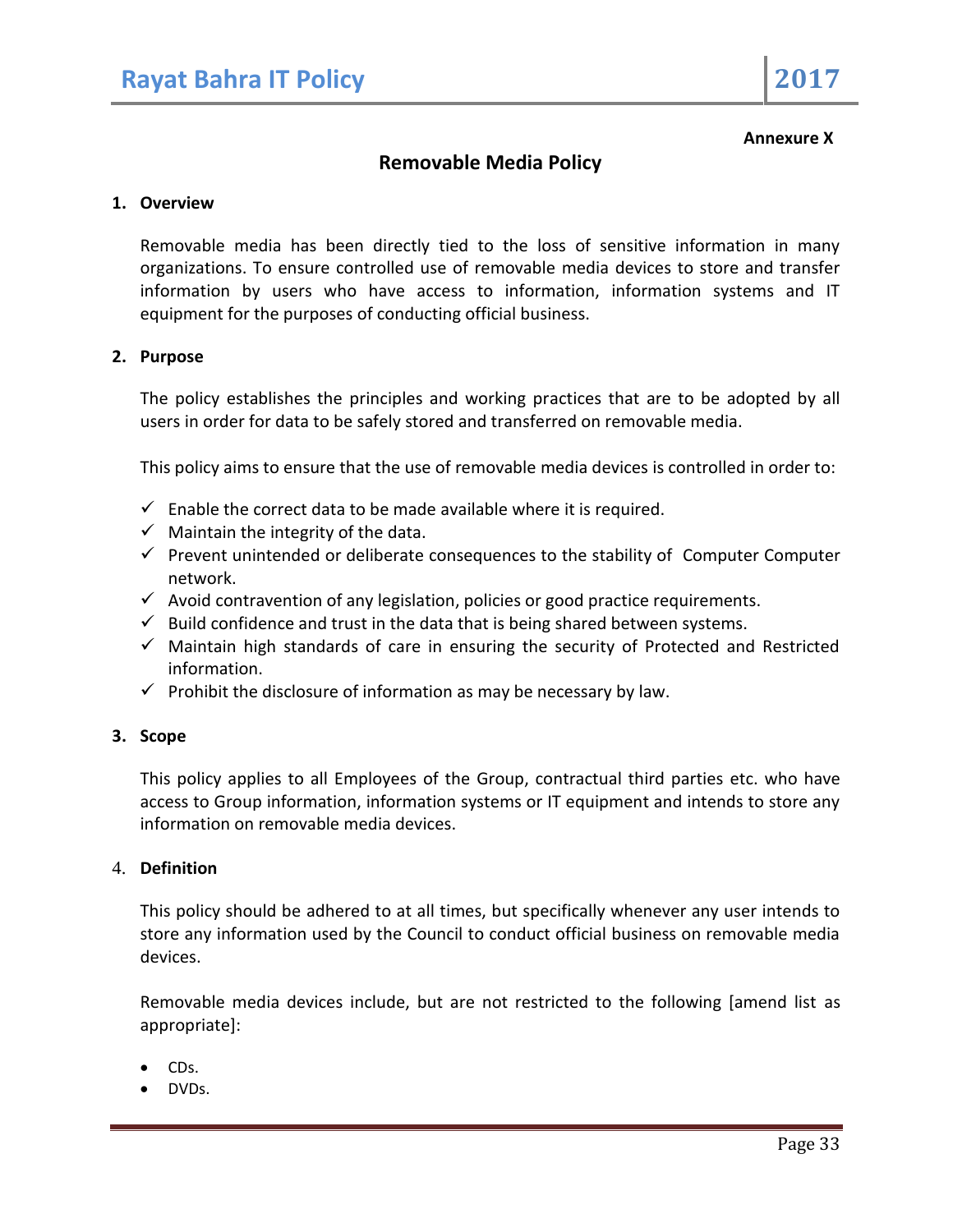- Optical Disks.
- External Hard Drives.
- USB Memory Sticks (also known as pen drives or flash drives).
- Media Card Readers.
- Digital Cameras.

#### **5. Risks**

This policy aims to mitigate the following risks [amend list as appropriate]:

- Disclosure of Group Confidential information as a consequence of loss, theft or careless use of removable media devices.
- Contamination of Group network or computers through the introduction of viruses through the transfer of data from one form of IT equipment to another.
- Group reputational damage as a result of information loss or misuse.

#### **6. Policy**

#### **6.1. Restricted Access to Removable Media**

It is Group policy to prohibit the use of all removable media devices. The use of removable media devices will only be approved if a valid business case for its use is developed. There are large risks associated with the use of removable media, and therefore clear business benefits that outweigh the risks must be demonstrated before approval is given.

Requests for access to, and use of, removable media devices must be made to IT Department. Approval for their use must be given by Concerned IT Department.

- **6.2.** All removable media devices and any associated equipment and software must only be purchased and installed by IT Department.
- **6.3.** Non-Group removable media devices must not be used to store any information used to conduct official business, and must not be used with any Group owned or leased IT equipment.

#### **6.4.** Security of Data

Copies of any data stored on removable media must also remain on the source system or networked computer until the data is successfully transferred to another networked computer or system.

In order to minimize physical risk, loss, theft or electrical corruption, all storage media must be stored in an appropriately secure and safe environment.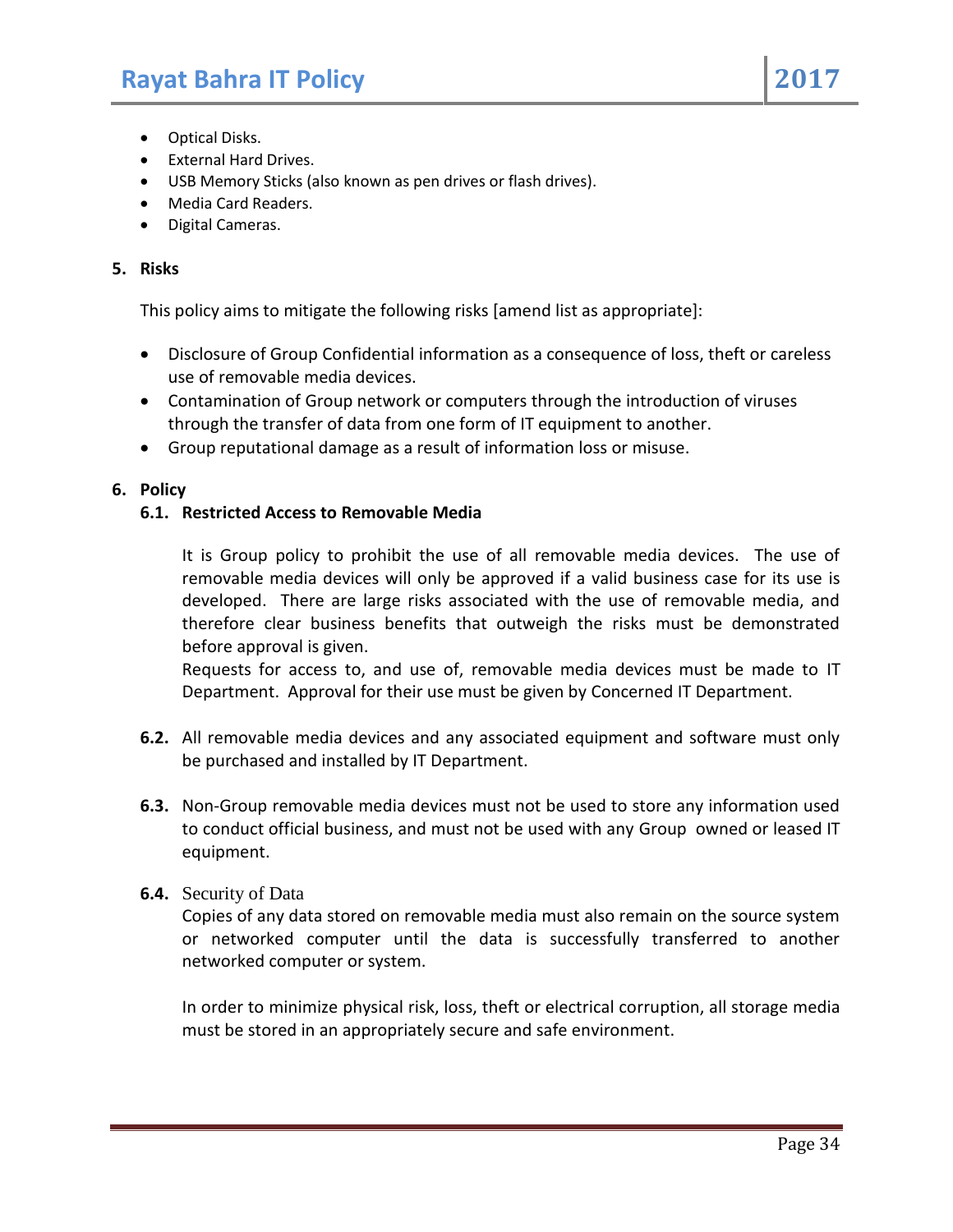Each user is responsible for the appropriate use and security of data and for not allowing removable media devices, and the information stored on these devices, to be compromised in any way whist in their care or under their control.

All data stored on removable media devices must, where possible, be encrypted. If this is not possible, then all Group Confidential data held must be encrypted.

**6.5.** Incident Management

It is the duty of all users to immediately report any actual or suspected breaches in information security to

**6.6.** Third Party Access to Group Information

No third party (external contractors, partners, agents, the public or non-employee parties) may receive data or extract information from the Group network, information stores or IT equipment without explicit agreement/approval.

**6.7.** Preventing Information Security Incidents

Damaged or faulty removable media devices must not be used. It is the duty of all users to contact IT Department should removable media be damaged.

Virus and malware checking software approved by the Group must be operational on both the machine from which the data is taken and the machine on to which the data is to be loaded. The data must be scanned by virus checking software products, before the media is loaded on to the receiving machine

While in transit or storage the data held on any removable media devices must be given appropriate security according to the type of data and its sensitivity. Encryption or password control must be applied to the data files unless there is no risk to the Group, other organizations or individuals from the data being lost whilst in transit or storage.

**6.8.** Disposing of Removable Media Devices

Removable media devices that are no longer required, or have become damaged, must be disposed of securely to avoid data leakage. Any previous contents of any reusable media. This must be a thorough removal of all data from the media to avoid potential data leakage using specialist software and tools. All removable media devices that are no longer required, or have become damaged, must be returned to IT Department.

**6.9.** User Responsibility